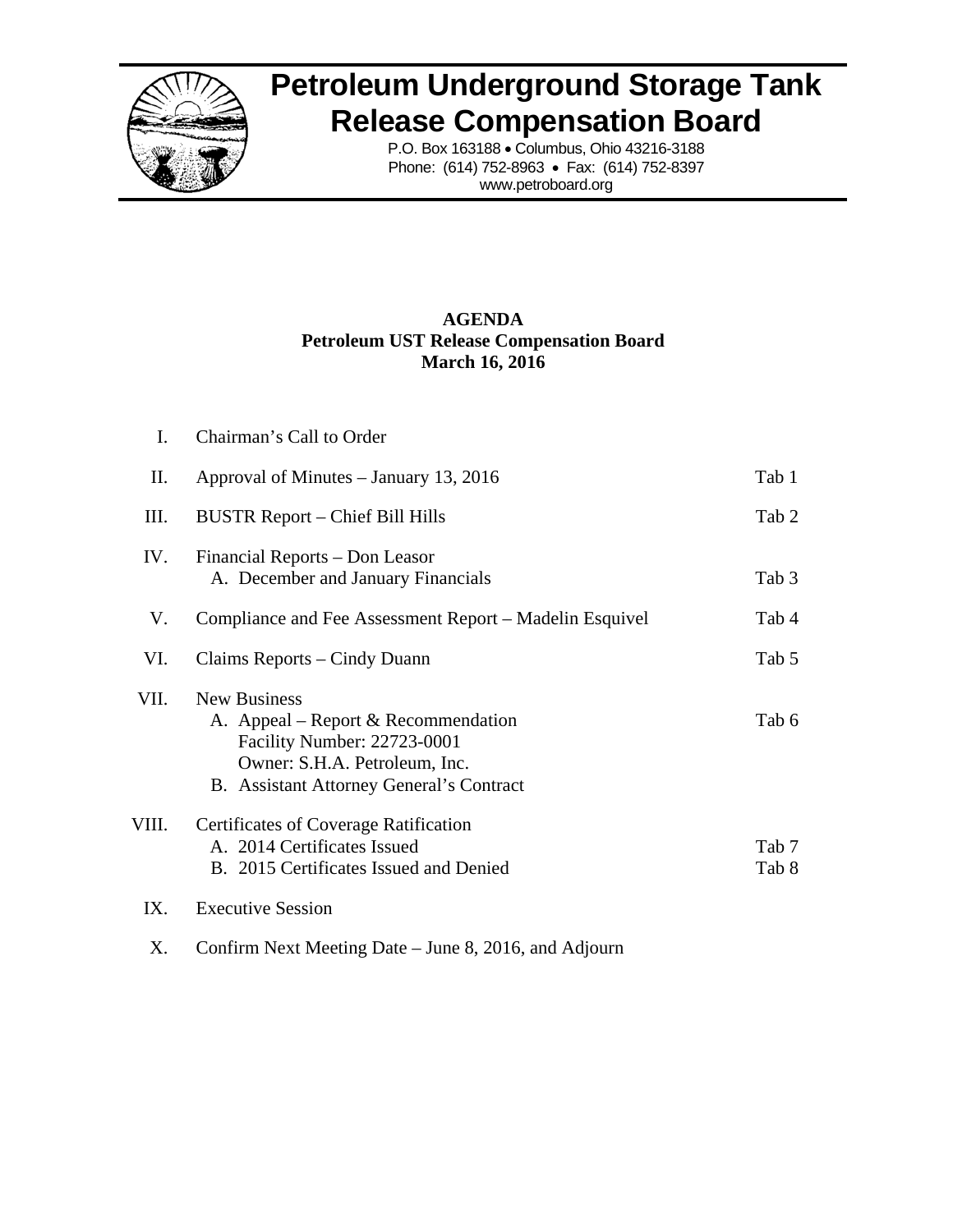# Memorandum

**To:** Petroleum Underground Storage Tank Release Compensation Board

**From:** Chief William Hills, BUSTR

**Re: BUSTR Report** 

**Date:** March 16, 2016

## **PERSONNEL –**

The Attorney and Clerk positions have been funded, posted, and are in a holding pattern with Commerce Human Resources. There are two (2) intermittent employees to assist with the clerical duties of providing public record requests and management of the file room.

## **ADMINISTRATION –**

The BUSTR Revolving Loan Fund Program that enables Political Subdivisions to address the removal of Underground Storage Tanks is now effective. The application form is available on the State Fire Marshal web site.

The third responsible party search program is fully underway with a total of 200 petroleum release cases to be evaluated. One hundred twenty cases have been completed by the Vendors.

SFM, OEPA, and Development are working together to develop guidelines for the use of \$20,000,000 available to Development for potential clean up for UST facilities.

The OTTER upgrade project is in an expedited bidding process with the Department of Administrative Services to provide improvements to the current system for BUSTR and the Bureau of Testing & Registration. The bid was awarded to Optimum Technology and work is progressing.

## **TRAINING AND STAFF DEVELOPMENT –**

March 24, 2016 – Midwest Petroleum Marketers Convention in Indianapolis, Indiana.

No other scheduled at this time.

## **TRAINING TO STAKEHOLDERS** –

BUSTR staff and legal are in the final process of reviewing and evaluating the federal 2015 UST rule modifications. Proposed changes to the BUSTR rules will be made available to stakeholders after initial review, evaluation and preparation of recommended rules. The Corrective Action and Release Prevention teams are continuing their meetings regarding the proposed rule changes and all other project tasks are on schedule.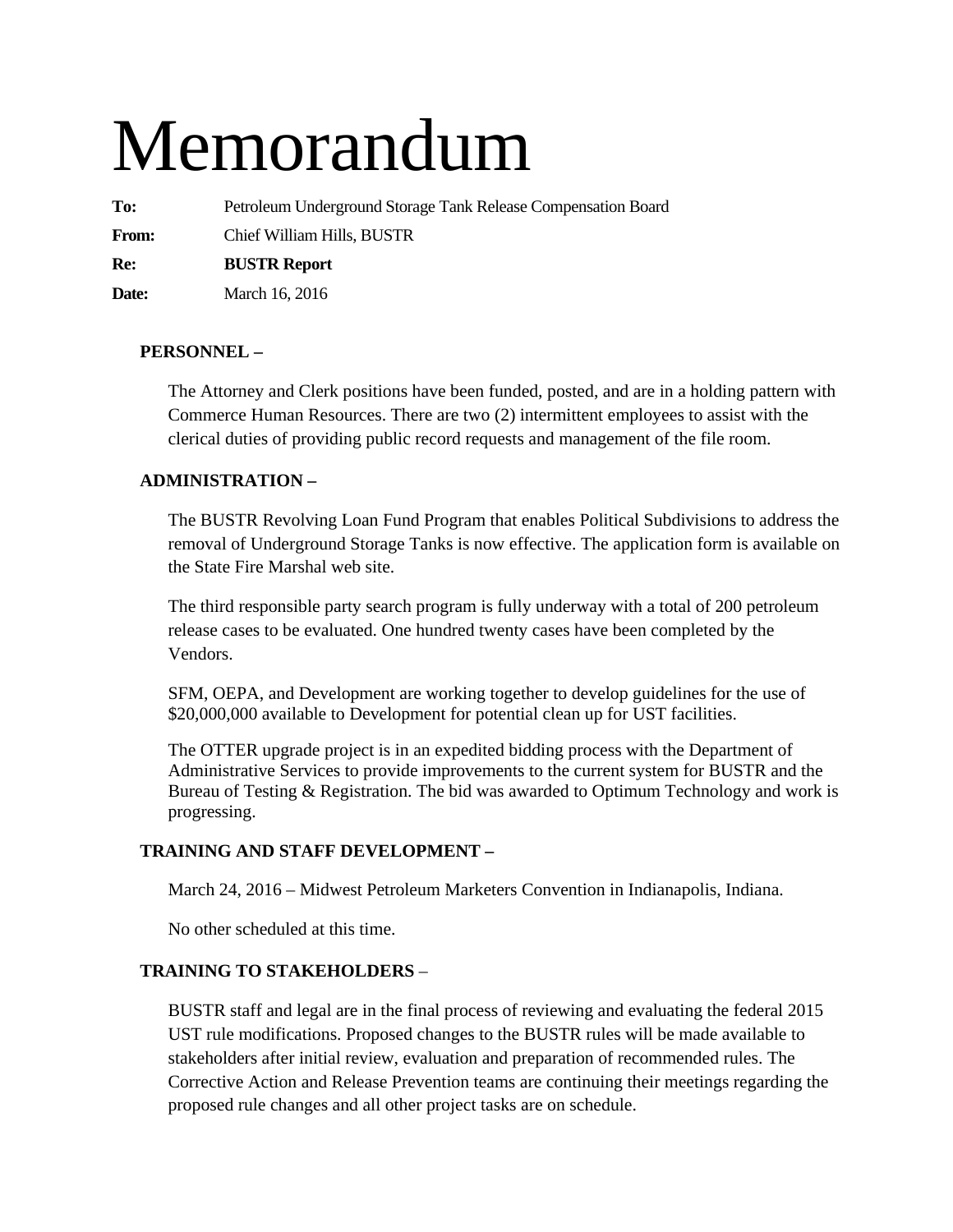The proposed modifications will be submitted to SFM/Commerce Management for their review prior to general distribution. All draft rules are tentatively scheduled to be made available for stakeholder review by late March, 2016.

## **ACTIVITY –**

#### **OTTER Database Upgrade Project**

IT Commerce continues to correct minor issues as part of the contract.

#### **Click Scheduling**

There have only been a few minor issues that are being handled in-house.

## **STATISTICS and/or COMMENTS**

#### **Release Prevention UST Operation Compliance Inspections**

The current 3 year inspection cycle ends June 30, 2016. For the week ending **March 5, 2016 73** new inspections were performed for a total of **7,249** inspections.

#### **Corrective Action**

#### **No Further Action Letters (NFA)**

The current grant cycle ends September 30, 2016. For the week ending **March 5, 2016 8** NFA's were generated, for a total of **209** NFA's To - date target projection of total NFA's is **259** 

| <b>Statistic</b>                          | <b>Count as of 3/5/2016</b> |
|-------------------------------------------|-----------------------------|
| Number of Registered Tanks                | 21,684                      |
| Number of Owners of Registered Facilities | 3,665                       |
| Number of Registered Facilities           | 7,360                       |
| Number of Active Releases                 | 2,331                       |
| Number of Active Closures                 | 1,317                       |
| Number of Program No Further Actions      | 29,135                      |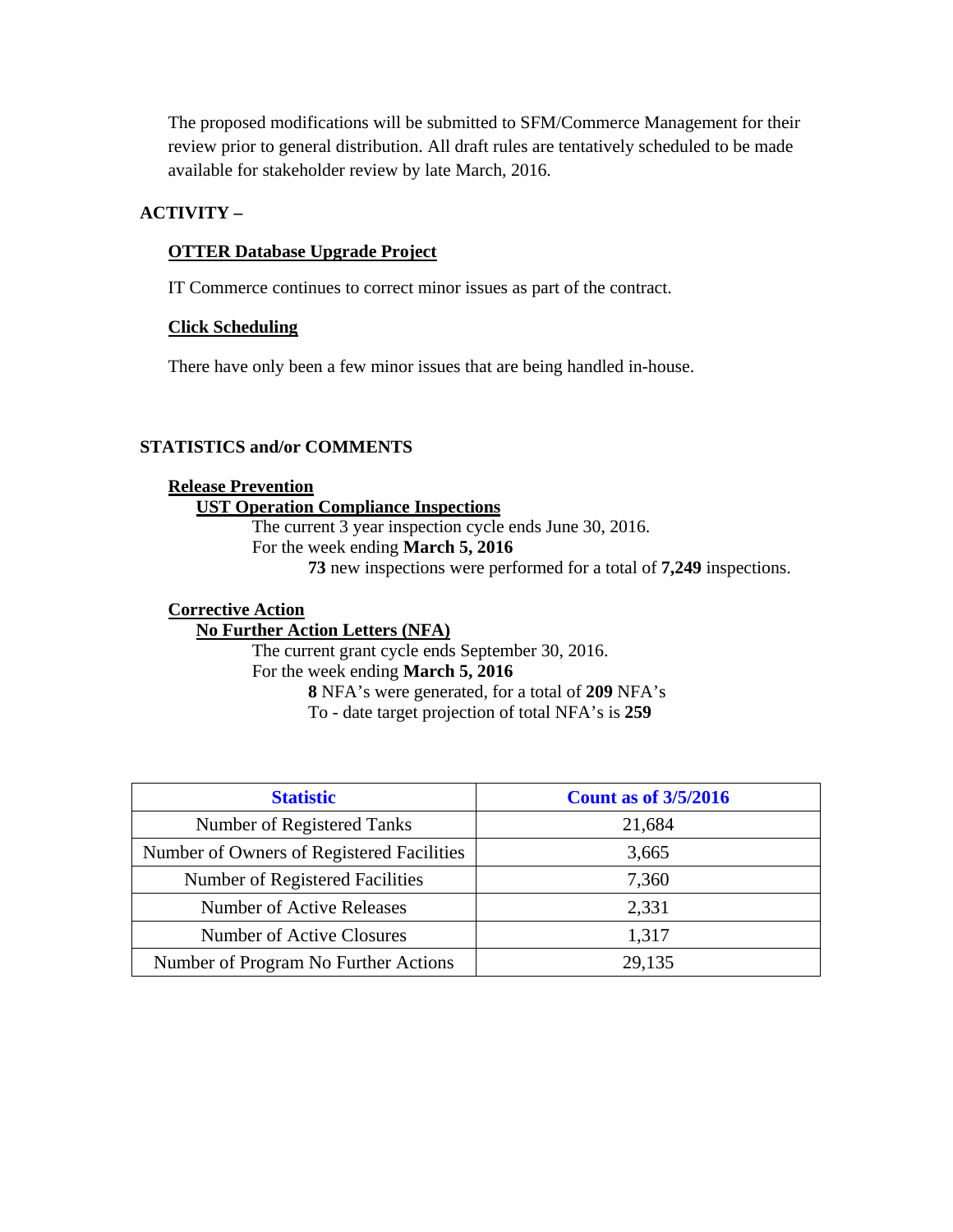#### *MONTHLY INCOME FIGURES AS OF JANUARY 31, 2016 (CASH BASIS)*

**Fiscal 2016**

| Fiscal 2016                         |              |             |            |              |              |              |            |                  | % Of          | FY 2016       |
|-------------------------------------|--------------|-------------|------------|--------------|--------------|--------------|------------|------------------|---------------|---------------|
|                                     | July         | August      | September  | October      | November     | December     | January    | <b>Total YTD</b> | <b>Budget</b> | <b>Budget</b> |
| <b>Tank Revenue</b>                 |              |             |            |              |              |              |            |                  |               |               |
| In house collections *              | 9,031,666.00 | 196,648.00  | 94,680.00  | 41,668.00    | 55,663.06    | 30,092.50    | 55,075.50  | 9,505,493.06     |               |               |
| Net refunds paid                    | (3,800.00)   | (5,250.00)  | (8,250.00) | (14, 470.00) | (1,750.00)   | (5,700.00)   | (7,805.00) | (47,025.00)      |               |               |
| <b>AG</b> collections               | 19,129.82    | 28,103.42   | 28,014.51  | 26,513.58    | 20,569.20    | 37,300.15    | 18,392.16  | 178,022.84       |               |               |
| Collection costs paid by owner      | (1,999.68)   | (2,538.31)  | (3,685.42) | (4,270.06)   | (3,472.02)   | (10, 573.59) | (6,807.86) | (33, 346.94)     |               |               |
| <b>Total Tank Revenue</b>           | 9,044,996.14 | 216,963.11  | 110,759.09 | 49,441.52    | 71,010.24    | 51,119.06    | 58,854.80  | 9,603,143.96     | 101.30%       | 9,480,000     |
| Interest Income                     |              |             |            |              |              |              |            |                  |               |               |
| <b>Interest Earned</b>              | 5,911.04     | 6,868.20    | 7,095.36   | 7,695.59     | 8,264.32     | 9,464.84     | 4,952.16   | 50,251.51        | 70.28%        | 71,500        |
| Unearned Gain/(Loss) on Investments | 870.00       | (8,060.00)  | 16,600.00  | (10,540.00)  | (18,600.00)  | (11,460.00)  | 36,120.62  | 4,930.62         |               |               |
| <b>Total Interest Income</b>        | 6,781.04     | (1, 191.80) | 23,695.36  | (2,844.41)   | (10, 335.68) | (1,995.16)   | 41,072.78  | 55,182.13        |               |               |
| Miscellaneous Income                | 5.65         | 83.45       | 31.73      | 0.21         | 18.76        | 13.69        | 2.14       | 155.63           | 15.56%        | 1,000         |
| <b>Total Income</b>                 | 9,051,782.83 | 215,854.76  | 134,486.18 | 46,597.32    | 60,693.32    | 49,137.59    | 99,929.72  | 9,658,481.72     | 101.11%       | 9,552,500     |
| Claims Expense                      | 597,499.77   | 672,399.95  | 573,113.38 | 541,013.10   | 334,201.06   | 441,517.56   | 636,198.53 | 3,795,943.35     | 42.18%        | 9,000,000     |
| <b>Operating Expenses</b>           |              |             |            |              |              |              |            |                  |               |               |
| Salaries                            | 94,714.00    | 109,509.75  | 91,086.57  | 94,020.33    | 91,028.24    | 96,214.55    | 87,414.71  | 663,988.15       | 49.23%        | 1,348,700     |
| Temp Services *                     | 2,504.28     | 730.24      | 0.00       | 0.00         | 0.00         | 987.60       | 4,592.34   | 8,814.46         | 58.76%        | 15,000        |
| Rent                                | 10,148.84    | 10,148.84   | 10,148.84  | 10,148.84    | 10,148.84    | 10,148.84    | 10,148.84  | 71,041.88        | 56.03%        | 126,800       |
| <b>Office Supplies</b>              | 585.57       | 865.56      | 4,841.07   | 1,891.50     | 412.56       | 1,533.76     | 5,067.02   | 15,197.04        | 79.98%        | 19,000        |
| Printing & Copying *                | 525.88       | 446.78      | 226.57     | 757.51       | 399.94       | 40.00        | 433.63     | 2,830.31         | 18.87%        | 15,000        |
| <b>Staff Development</b>            | 0.00         | 0.00        | 0.00       | 0.00         | 0.00         | 0.00         | 0.00       | 0.00             | 0.00%         | 1,000         |
| Advertising                         | 0.00         | 0.00        | 0.00       | 0.00         | 0.00         | 0.00         | 0.00       | 0.00             | 0.00%         | 2,000         |
| Legal & Professional                |              |             |            |              |              |              |            |                  |               |               |
| L&P services                        | 2,695.23     | 10,347.20   | 310.11     | 989.50       | 24,263.51    | 29,995.04    | 2,133.53   | 70,734.12        |               |               |
| Collection costs                    | 3,714.61     | 6,303.47    | 4,667.51   | 5,689.28     | 12,309.70    | 8,744.26     | 10,137.26  | 51,566.09        |               |               |
| Collection costs paid by owner      | (1,999.68)   | (2,538.31)  | (3,685.42) | (4,270.06)   | (3,472.02)   | (10, 573.59) | (6,807.86) | (33, 346.94)     |               |               |
| Total L & P Expense                 | 4,410.16     | 14,112.36   | 1,292.20   | 2,408.72     | 33,101.19    | 28,165.71    | 5,462.93   | 88,953.27        | 35.58%        | 250,000       |
| Travel                              | 246.52       | 0.00        | 747.38     | (261.95)     | 0.00         | 409.12       | 160.60     | 1,301.67         | 13.02%        | 10,000        |
| <b>Employee Expenses</b>            | 1,755.00     | 1,755.00    | 1,755.00   | 1,831.98     | 1,755.00     | 1,778.97     | 1,769.27   | 12,400.22        | 47.88%        | 25,900        |
| Telephone                           | 825.93       | 645.94      | 0.00       | 1,411.88     | 0.00         | 1,411.88     | 710.94     | 5,006.57         | 45.51%        | 11,000        |
| Postage *                           | 17,665.12    | 141.90      | 70.95      | 179.15       | 4,086.74     | 135.45       | 70.95      | 22,350.26        | 74.50%        | 30,000        |
| Depreciation                        | 1,481.72     | 1,514.01    | 1,375.51   | 1,261.19     | 983.17       | 983.17       | 983.17     | 8,581.94         | 59.19%        | 14,500        |
| <b>Total Operating Expenses</b>     | 134,863.02   | 139,870.38  | 111,544.09 | 113,649.15   | 141,915.68   | 141,809.05   | 116,814.40 | 900,465.77       | 48.18%        | 1,868,900     |
| Net Income (Cash method)            |              |             |            |              |              |              |            | 4,962,072.60     |               |               |

\* Extremely cylical; occurs mainly during and as a result of the fee assessment period.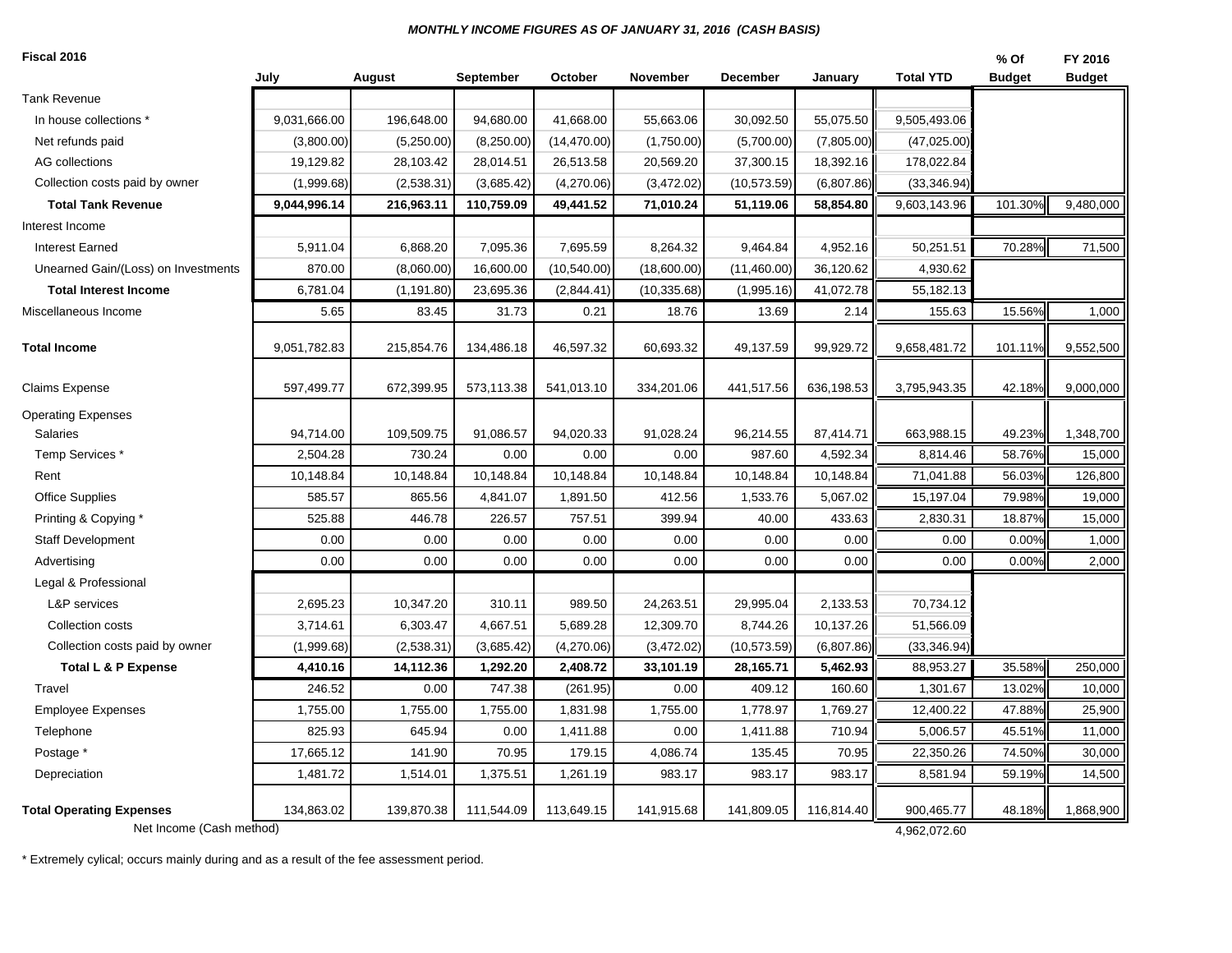## *Petroleum UST Release Compensation Board*  **Balance Sheet As of 01/31/2016**

| <b>Assets</b>                                                                                                                                                                                                                                                                                                                                                                                                                                                                                |                                                                                                                                                         |                                               |  |
|----------------------------------------------------------------------------------------------------------------------------------------------------------------------------------------------------------------------------------------------------------------------------------------------------------------------------------------------------------------------------------------------------------------------------------------------------------------------------------------------|---------------------------------------------------------------------------------------------------------------------------------------------------------|-----------------------------------------------|--|
| <b>Current Assets</b><br>108 State Cash Balance<br>112 Debt Service Fund<br>114 Treasury Notes<br>138 Unclaimed Monies Trust Account<br>140 Investments - Obligated<br>141 Reinvested Interest - Obligated<br>142 Investments - Unobligated<br>143 Reinvested Interest-Unobligated<br><b>Total Current Assets</b><br><b>Fixed Assets</b><br>160 Fixed Asset-Furniture<br>165 Fixed Asset-Data Processing<br>169 Accumulated Depreciation<br><b>Total Fixed Assets</b><br><b>Total Assets</b> | 196,234.79<br>0.00<br>10,030,899.47<br>19,730.91<br>5,196,689.88<br>6,792.29<br>14,394,005.89<br>16,303.74<br>106,928.12<br>830,705.40<br>(905, 111.14) | 29,860,656.97<br>32,522.38<br>\$29,893,179.35 |  |
| <b>Liabilities</b>                                                                                                                                                                                                                                                                                                                                                                                                                                                                           |                                                                                                                                                         |                                               |  |
| <b>Current Liabilities</b>                                                                                                                                                                                                                                                                                                                                                                                                                                                                   |                                                                                                                                                         |                                               |  |
| <b>Total Current Liabilities</b>                                                                                                                                                                                                                                                                                                                                                                                                                                                             |                                                                                                                                                         | 0.00                                          |  |
| <b>Long Term Liabilities</b>                                                                                                                                                                                                                                                                                                                                                                                                                                                                 |                                                                                                                                                         |                                               |  |
| <b>Total Long Term Liabilities</b>                                                                                                                                                                                                                                                                                                                                                                                                                                                           |                                                                                                                                                         | 0.00                                          |  |
| <b>Total Liabilities</b>                                                                                                                                                                                                                                                                                                                                                                                                                                                                     |                                                                                                                                                         | \$0.00                                        |  |
| <b>Equity</b>                                                                                                                                                                                                                                                                                                                                                                                                                                                                                |                                                                                                                                                         |                                               |  |
| <b>Equity Accounts</b><br>283 Retained Earnings (Deficiency)<br>Current Year Income (Loss)                                                                                                                                                                                                                                                                                                                                                                                                   | 22,021,182.26<br>7,871,997.09                                                                                                                           |                                               |  |
|                                                                                                                                                                                                                                                                                                                                                                                                                                                                                              |                                                                                                                                                         |                                               |  |
| <b>Total Equity</b>                                                                                                                                                                                                                                                                                                                                                                                                                                                                          |                                                                                                                                                         | 29,893,179.35                                 |  |

Г

Г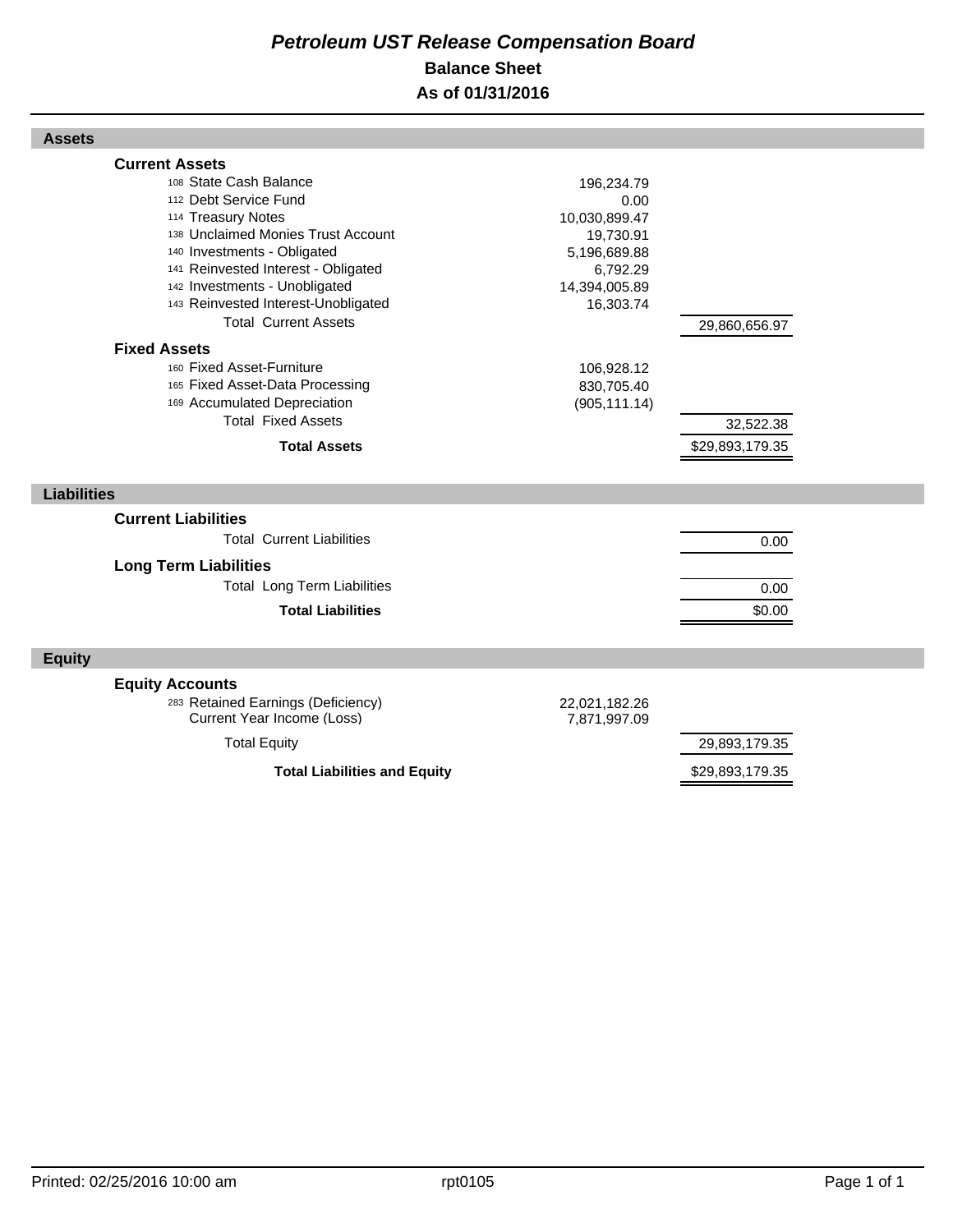## *Petroleum UST Release Compensation Board*  **Income Statement For the Month Ended 01/31/2016**

|                     | <b>Operating Income</b>              |                | <b>Year To Date</b> |
|---------------------|--------------------------------------|----------------|---------------------|
| 301                 | <b>Tank Fees</b>                     | 58,854.80      | 11,246,896.82       |
| 303                 | Investment Income                    | 41,072.78      | 55,182.13           |
|                     | <b>Total Operating Income</b>        | 99,927.58      | 11,302,078.95       |
|                     | <b>Operating Expenses</b>            |                |                     |
| 350                 | <b>Claims Paid</b>                   | 636,198.53     | 2,764,088.88        |
|                     | <b>Total Operating Expenses</b>      | 636,198.53     | 2,764,088.88        |
|                     | <b>Administrative Expenses</b>       |                |                     |
| 621                 | <b>Salaries</b>                      | 80,333.00      | 470,417.77          |
| 626                 | <b>Temporary Services</b>            | 4,592.34       | 7,468.90            |
| 634                 | Rent                                 | 10,148.84      | 71,041.88           |
| 638                 | <b>Office Supplies</b>               | 5,067.02       | 11,864.21           |
| 639                 | Printing & Copying                   | 433.63         | 2,622.63            |
| 668                 | Legal & Professional                 | 5,462.93       | 70,928.34           |
| 669                 | <b>Depreciation Expense</b>          | 983.17         | 8,581.94            |
| 672                 | Travel                               | 160.60         | 1,055.15            |
| 675                 | <b>Employee Expenses</b>             | 1,769.27       | 12,376.25           |
| 680                 | Telephone                            | 710.94         | 5,006.57            |
| 681                 | Postage                              | 70.95          | 4,784.97            |
|                     | <b>Total Administrative Expenses</b> | 109,732.69     | 666,148.61          |
| <b>Other Income</b> |                                      |                |                     |
| 701                 | Miscellaneous Income                 | 2.14           | 155.63              |
|                     | <b>Total Other Income</b>            | 2.14           | 155.63              |
| Net Income (Loss)   |                                      | (\$646,001.50) | \$7,871,997.09      |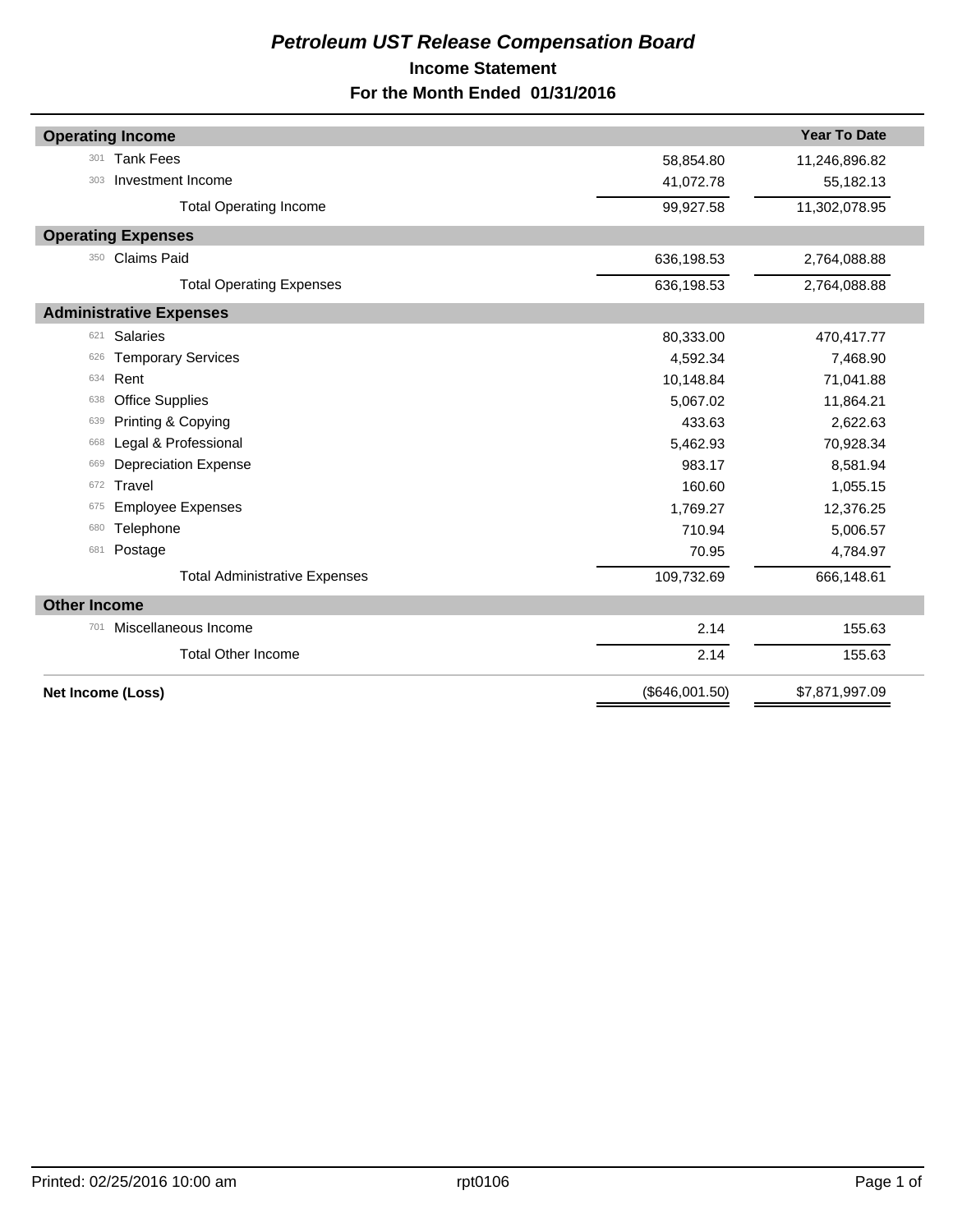## **Trial Balance** *Petroleum UST Release Compensation Board*

## **Transaction Dates 01/01/2016 to 01/31/2016**

| Account | Account                               | <b>Beginning Balance</b> | Transaction    | <b>Ending Balance</b> |
|---------|---------------------------------------|--------------------------|----------------|-----------------------|
| 108     | State Cash Balance                    | 95,276.63                | 100,958.16     | 196,234.79            |
| 114     | <b>Treasury Notes</b>                 | 8,064,367.62             | 1,966,531.85   | 10,030,899.47         |
| 138     | <b>Unclaimed Monies Trust Account</b> | 19,725.38                | 5.53           | 19,730.91             |
| 140     | Investments - Obligated               | 5,840,255.18             | (643, 565.30)  | 5,196,689.88          |
| 141     | Reinvested Interest - Obligated       | 5,261.02                 | 1,531.27       | 6,792.29              |
| 142     | Investments - Unobligated             | 16,469,005.89            | (2,075,000.00) | 14,394,005.89         |
| 143     | Reinvested Interest-Unobligated       | 11,783.58                | 4,520.16       | 16,303.74             |
| 160     | <b>Fixed Asset-Furniture</b>          | 106,928.12               | 0.00           | 106,928.12            |
| 165     | <b>Fixed Asset-Data Processing</b>    | 830,705.40               | 0.00           | 830,705.40            |
| 169     | <b>Accumulated Depreciation</b>       | (904, 127.97)            | (983.17)       | (905, 111.14)         |
| 283     | <b>Retained Earnings (Deficiency)</b> | (22,021,182.26)          | 0.00           | (22,021,182.26)       |
| 301     | <b>Tank Fees</b>                      | (11, 188, 042.02)        | (58, 854.80)   | (11, 246, 896.82)     |
| 303     | Investment Income                     | (14, 109.35)             | (41,072.78)    | (55, 182.13)          |
| 350     | <b>Claims Paid</b>                    | 2,127,890.35             | 636,198.53     | 2,764,088.88          |
| 621     | <b>Salaries</b>                       | 390,084.77               | 80,333.00      | 470,417.77            |
| 626     | <b>Temporary Services</b>             | 2,876.56                 | 4,592.34       | 7,468.90              |
| 634     | Rent                                  | 60,893.04                | 10,148.84      | 71,041.88             |
| 638     | <b>Office Supplies</b>                | 6,797.19                 | 5,067.02       | 11,864.21             |
| 639     | Printing & Copying                    | 2,189.00                 | 433.63         | 2,622.63              |
| 668     | Legal & Professional                  | 65,465.41                | 5,462.93       | 70,928.34             |
| 669     | <b>Depreciation Expense</b>           | 7,598.77                 | 983.17         | 8,581.94              |
| 672     | Travel                                | 894.55                   | 160.60         | 1,055.15              |
| 675     | <b>Employee Expenses</b>              | 10,606.98                | 1,769.27       | 12,376.25             |
| 680     | Telephone                             | 4,295.63                 | 710.94         | 5,006.57              |
| 681     | Postage                               | 4,714.02                 | 70.95          | 4,784.97              |
| 701     | Miscellaneous Income                  | (153.49)                 | (2.14)         | (155.63)              |
|         |                                       | 0.00                     | 0.00           | 0.00                  |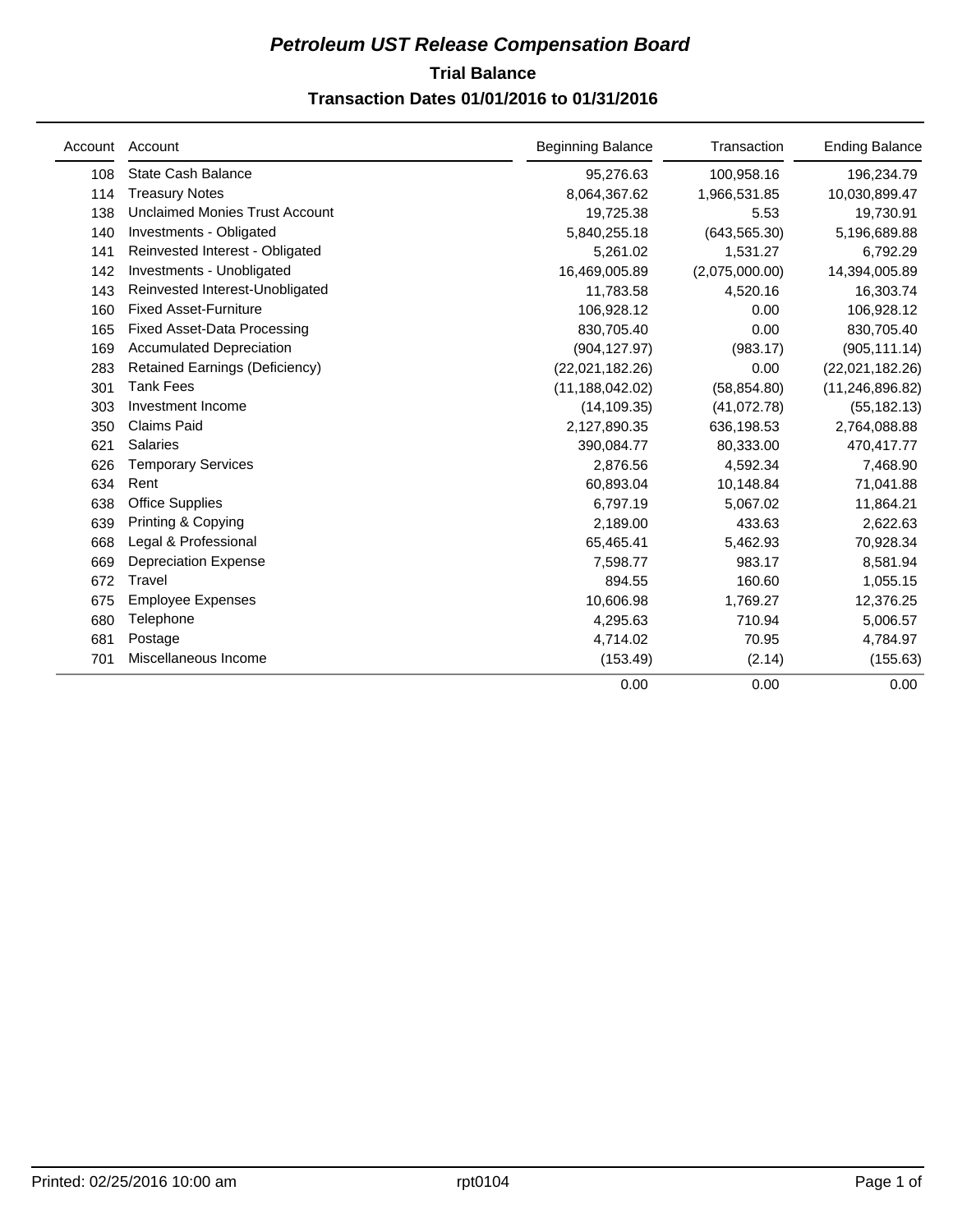#### *MONTHLY INCOME FIGURES AS OF DECEMBER 31, 2015 (CASH BASIS)*

**Fiscal 2016**

| Fiscal 2016                         |              |             |            |              |              |              |                  | % Of          | FY 2016       |
|-------------------------------------|--------------|-------------|------------|--------------|--------------|--------------|------------------|---------------|---------------|
|                                     | July         | August      | September  | October      | November     | December     | <b>Total YTD</b> | <b>Budget</b> | <b>Budget</b> |
| Tank Revenue                        |              |             |            |              |              |              |                  |               |               |
| In house collections *              | 9,031,666.00 | 196,648.00  | 94,680.00  | 41,668.00    | 55,663.06    | 30,092.50    | 9,450,417.56     |               |               |
| Net refunds paid                    | (3,800.00)   | (5,250.00)  | (8,250.00) | (14, 470.00) | (1,750.00)   | (5,700.00)   | (39, 220.00)     |               |               |
| AG collections                      | 19,129.82    | 28,103.42   | 28,014.51  | 26,513.58    | 20,569.20    | 37,300.15    | 159,630.68       |               |               |
| Collection costs paid by owner      | (1,999.68)   | (2,538.31)  | (3,685.42) | (4,270.06)   | (3,472.02)   | (10, 573.59) | (26, 539.08)     |               |               |
| <b>Total Tank Revenue</b>           | 9,044,996.14 | 216,963.11  | 110,759.09 | 49,441.52    | 71,010.24    | 51,119.06    | 9,544,289.16     | 100.68%       | 9,480,000     |
| Interest Income                     |              |             |            |              |              |              |                  |               |               |
| <b>Interest Earned</b>              | 5,911.04     | 6,868.20    | 7,095.36   | 7,695.59     | 8,264.32     | 9,464.84     | 45,299.35        | 63.36%        | 71,500        |
| Unearned Gain/(Loss) on Investments | 870.00       | (8,060.00)  | 16,600.00  | (10, 540.00) | (18,600.00)  | (11,460.00)  | (31, 190.00)     |               |               |
| <b>Total Interest Income</b>        | 6,781.04     | (1, 191.80) | 23,695.36  | (2,844.41)   | (10, 335.68) | (1,995.16)   | 14,109.35        |               |               |
| Miscellaneous Income                | 5.65         | 83.45       | 31.73      | 0.21         | 18.76        | 13.69        | 153.49           | 15.35%        | 1,000         |
| Total Income                        | 9,051,782.83 | 215,854.76  | 134,486.18 | 46,597.32    | 60,693.32    | 49,137.59    | 9,558,552.00     | 100.06%       | 9,552,500     |
| Claims Expense                      | 597,499.77   | 672,399.95  | 573,113.38 | 541,013.10   | 334,201.06   | 441,517.56   | 3,159,744.82     | 35.11%        | 9,000,000     |
| <b>Operating Expenses</b>           |              |             |            |              |              |              |                  |               |               |
| Salaries                            | 94,714.00    | 109,509.75  | 91,086.57  | 94,020.33    | 91,028.24    | 96,214.55    | 576,573.44       | 42.75%        | 1,348,700     |
| Temp Services *                     | 2,504.28     | 730.24      | 0.00       | 0.00         | 0.00         | 987.60       | 4,222.12         | 28.15%        | 15,000        |
| Rent                                | 10,148.84    | 10,148.84   | 10,148.84  | 10,148.84    | 10,148.84    | 10,148.84    | 60,893.04        | 48.02%        | 126,800       |
| <b>Office Supplies</b>              | 585.57       | 865.56      | 4,841.07   | 1,891.50     | 412.56       | 1,533.76     | 10,130.02        | 53.32%        | 19,000        |
| Printing & Copying *                | 525.88       | 446.78      | 226.57     | 757.51       | 399.94       | 40.00        | 2,396.68         | 15.98%        | 15,000        |
| <b>Staff Development</b>            | 0.00         | 0.00        | 0.00       | 0.00         | 0.00         | 0.00         | 0.00             | 0.00%         | 1,000         |
| Advertising                         | 0.00         | 0.00        | 0.00       | 0.00         | 0.00         | 0.00         | 0.00             | 0.00%         | 2,000         |
| Legal & Professional                |              |             |            |              |              |              |                  |               |               |
| L&P services                        | 2,695.23     | 10,347.20   | 310.11     | 989.50       | 24,263.51    | 29,995.04    | 68,600.59        |               |               |
| Collection costs                    | 3,714.61     | 6,303.47    | 4,667.51   | 5,689.28     | 12,309.70    | 8,744.26     | 41,428.83        |               |               |
| Collection costs paid by owner      | (1,999.68)   | (2,538.31)  | (3,685.42) | (4,270.06)   | (3,472.02)   | (10, 573.59) | (26, 539.08)     |               |               |
| <b>Total L &amp; P Expense</b>      | 4,410.16     | 14,112.36   | 1,292.20   | 2,408.72     | 33,101.19    | 28,165.71    | 83,490.34        | 33.40%        | 250,000       |
| Travel                              | 246.52       | 0.00        | 747.38     | (261.95)     | 0.00         | 409.12       | 1,141.07         | 11.41%        | 10,000        |
| <b>Employee Expenses</b>            | 1,755.00     | 1,755.00    | 1,755.00   | 1,831.98     | 1,755.00     | 1,778.97     | 10,630.95        | 41.05%        | 25,900        |
| Telephone                           | 825.93       | 645.94      | 0.00       | 1,411.88     | 0.00         | 1,411.88     | 4,295.63         | 39.05%        | 11,000        |
| Postage *                           | 17,665.12    | 141.90      | 70.95      | 179.15       | 4,086.74     | 135.45       | 22,279.31        | 74.26%        | 30,000        |
| Depreciation                        | 1,481.72     | 1,514.01    | 1,375.51   | 1,261.19     | 983.17       | 983.17       | 7,598.77         | 52.41%        | 14,500        |
| <b>Total Operating Expenses</b>     | 134,863.02   | 139,870.38  | 111,544.09 | 113,649.15   | 141,915.68   | 141,809.05   | 783,651.37       | 41.93%        | 1,868,900     |
| Net Income (Cash method)            |              |             |            |              |              |              | 5,615,155.81     |               |               |

\* Extremely cylical; occurs mainly during and as a result of the fee assessment period.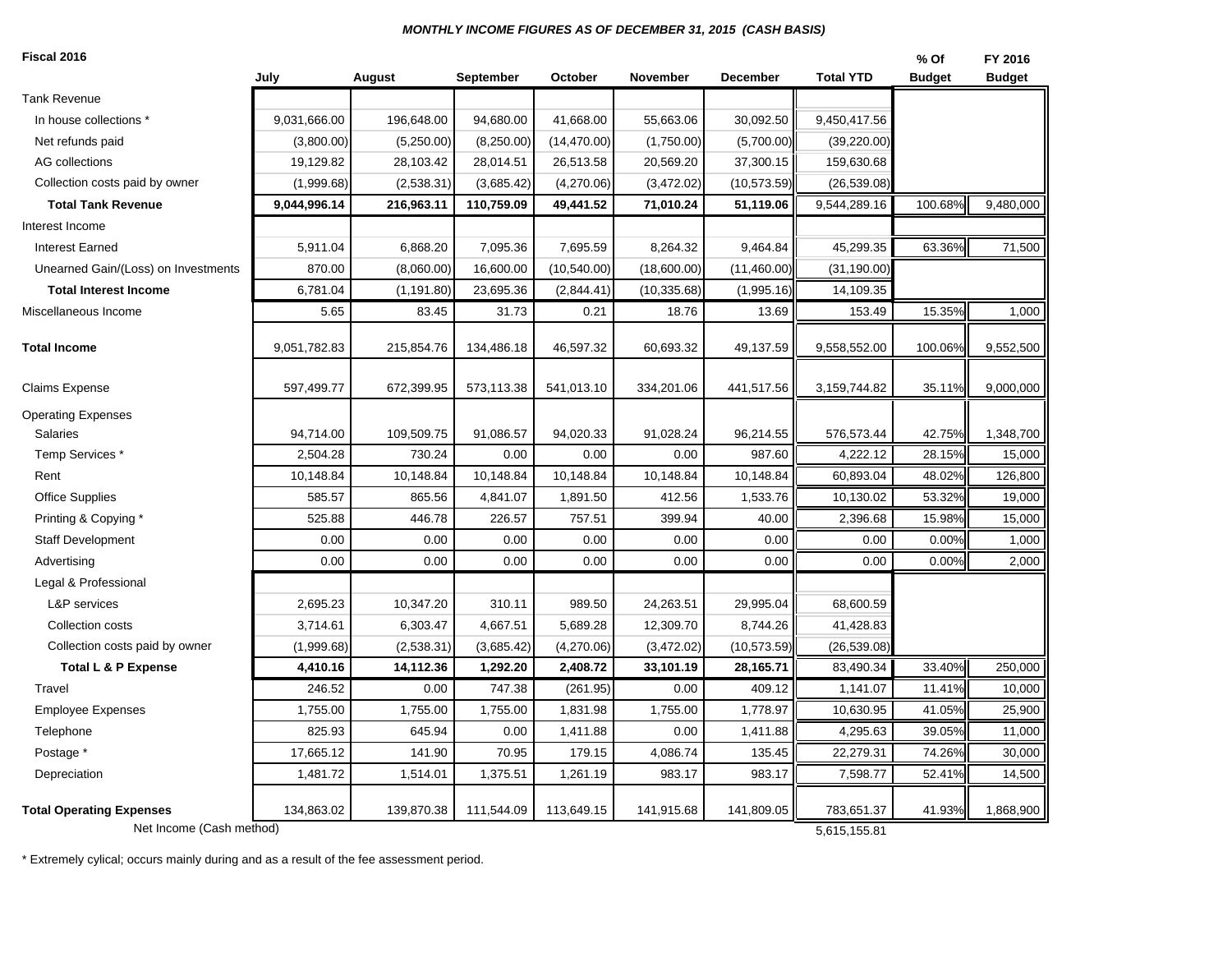## *Petroleum UST Release Compensation Board*  **Balance Sheet As of 12/31/2015**

| <b>Assets</b>                                                                                                                                                                                                                                                                                                                                                                                                                                                                                |                                                                                                                                                       |                                               |  |
|----------------------------------------------------------------------------------------------------------------------------------------------------------------------------------------------------------------------------------------------------------------------------------------------------------------------------------------------------------------------------------------------------------------------------------------------------------------------------------------------|-------------------------------------------------------------------------------------------------------------------------------------------------------|-----------------------------------------------|--|
| <b>Current Assets</b><br>108 State Cash Balance<br>112 Debt Service Fund<br>114 Treasury Notes<br>138 Unclaimed Monies Trust Account<br>140 Investments - Obligated<br>141 Reinvested Interest - Obligated<br>142 Investments - Unobligated<br>143 Reinvested Interest-Unobligated<br><b>Total Current Assets</b><br><b>Fixed Assets</b><br>160 Fixed Asset-Furniture<br>165 Fixed Asset-Data Processing<br>169 Accumulated Depreciation<br><b>Total Fixed Assets</b><br><b>Total Assets</b> | 95,276.63<br>0.00<br>8,064,367.62<br>19,725.38<br>5,840,255.18<br>5,261.02<br>16,469,005.89<br>11,783.58<br>106,928.12<br>830,705.40<br>(904, 127.97) | 30,505,675.30<br>33,505.55<br>\$30,539,180.85 |  |
| <b>Liabilities</b>                                                                                                                                                                                                                                                                                                                                                                                                                                                                           |                                                                                                                                                       |                                               |  |
| <b>Current Liabilities</b><br><b>Total Current Liabilities</b><br><b>Long Term Liabilities</b><br><b>Total Long Term Liabilities</b><br><b>Total Liabilities</b>                                                                                                                                                                                                                                                                                                                             |                                                                                                                                                       | 0.00<br>0.00<br>\$0.00                        |  |
| <b>Equity</b>                                                                                                                                                                                                                                                                                                                                                                                                                                                                                |                                                                                                                                                       |                                               |  |
| <b>Equity Accounts</b><br>283 Retained Earnings (Deficiency)<br>Current Year Income (Loss)<br><b>Total Equity</b>                                                                                                                                                                                                                                                                                                                                                                            | 22,021,182.26<br>8,517,998.59                                                                                                                         | 30,539,180.85                                 |  |
| <b>Total Liabilities and Equity</b>                                                                                                                                                                                                                                                                                                                                                                                                                                                          |                                                                                                                                                       | \$30,539,180.85                               |  |

Г

Г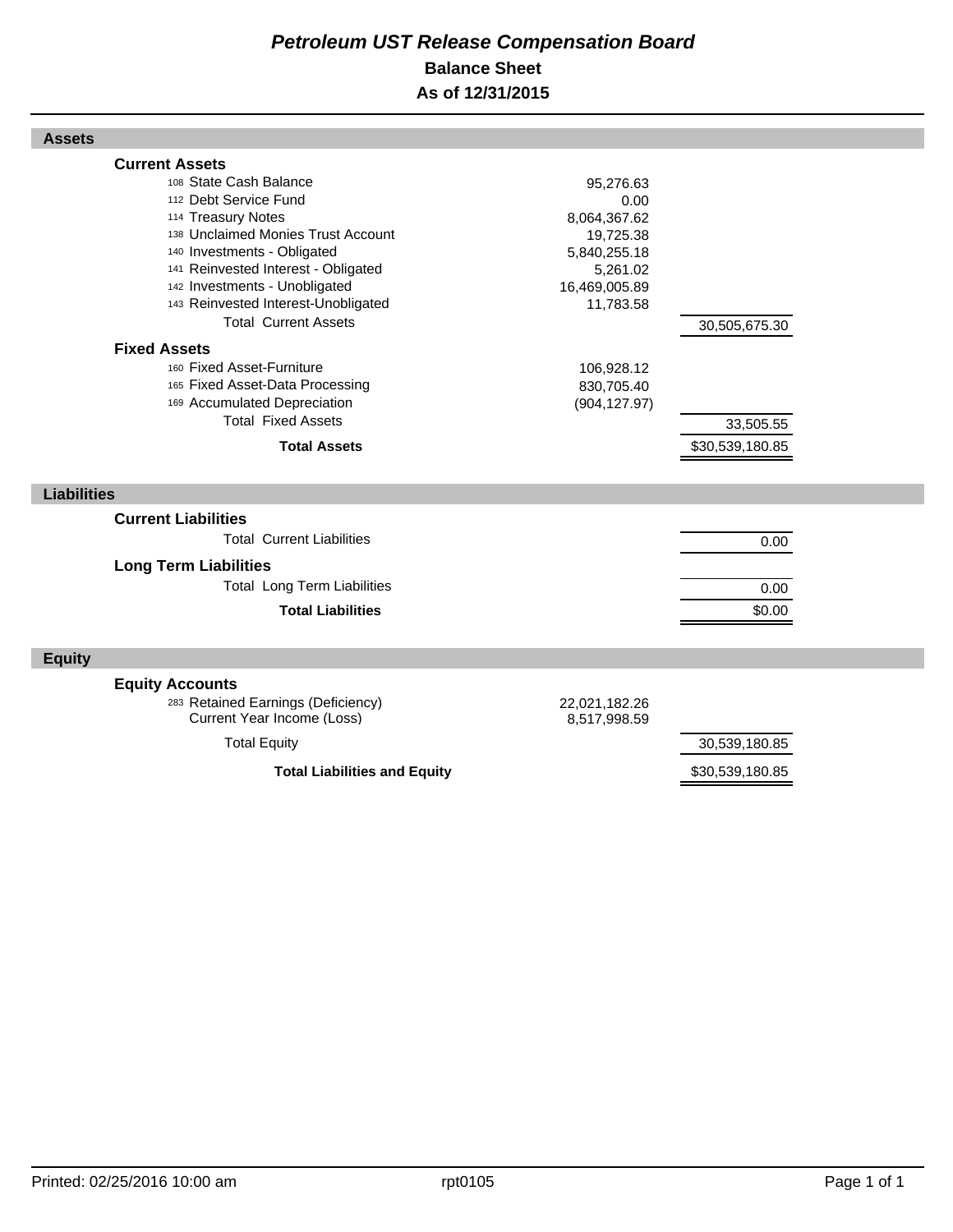## *Petroleum UST Release Compensation Board*  **Income Statement For the Month Ended 12/31/2015**

|                     | <b>Operating Income</b>              |                | <b>Year To Date</b> |
|---------------------|--------------------------------------|----------------|---------------------|
| 301                 | <b>Tank Fees</b>                     | 51,119.06      | 11,188,042.02       |
| 303                 | Investment Income                    | (1,995.16)     | 14,109.35           |
|                     | <b>Total Operating Income</b>        | 49,123.90      | 11,202,151.37       |
|                     | <b>Operating Expenses</b>            |                |                     |
| 350                 | <b>Claims Paid</b>                   | 441,517.56     | 2,127,890.35        |
|                     | <b>Total Operating Expenses</b>      | 441,517.56     | 2,127,890.35        |
|                     | <b>Administrative Expenses</b>       |                |                     |
| 621                 | <b>Salaries</b>                      | 87,100.00      | 390,084.77          |
| 626                 | <b>Temporary Services</b>            | 987.60         | 2,876.56            |
| 634                 | Rent                                 | 10,148.84      | 60,893.04           |
| 638                 | <b>Office Supplies</b>               | 1,533.76       | 6,797.19            |
| 639                 | Printing & Copying                   | 40.00          | 2,189.00            |
| 668                 | Legal & Professional                 | 28,165.71      | 65,465.41           |
| 669                 | <b>Depreciation Expense</b>          | 983.17         | 7,598.77            |
| 672                 | Travel                               | 409.12         | 894.55              |
| 675                 | <b>Employee Expenses</b>             | 1,778.97       | 10,606.98           |
| 680                 | Telephone                            | 1,411.88       | 4,295.63            |
| 681                 | Postage                              | 135.45         | 4,714.02            |
|                     | <b>Total Administrative Expenses</b> | 132,694.50     | 556,415.92          |
| <b>Other Income</b> |                                      |                |                     |
| 701                 | Miscellaneous Income                 | 13.69          | 153.49              |
|                     | <b>Total Other Income</b>            | 13.69          | 153.49              |
| Net Income (Loss)   |                                      | (\$525,074.47) | \$8,517,998.59      |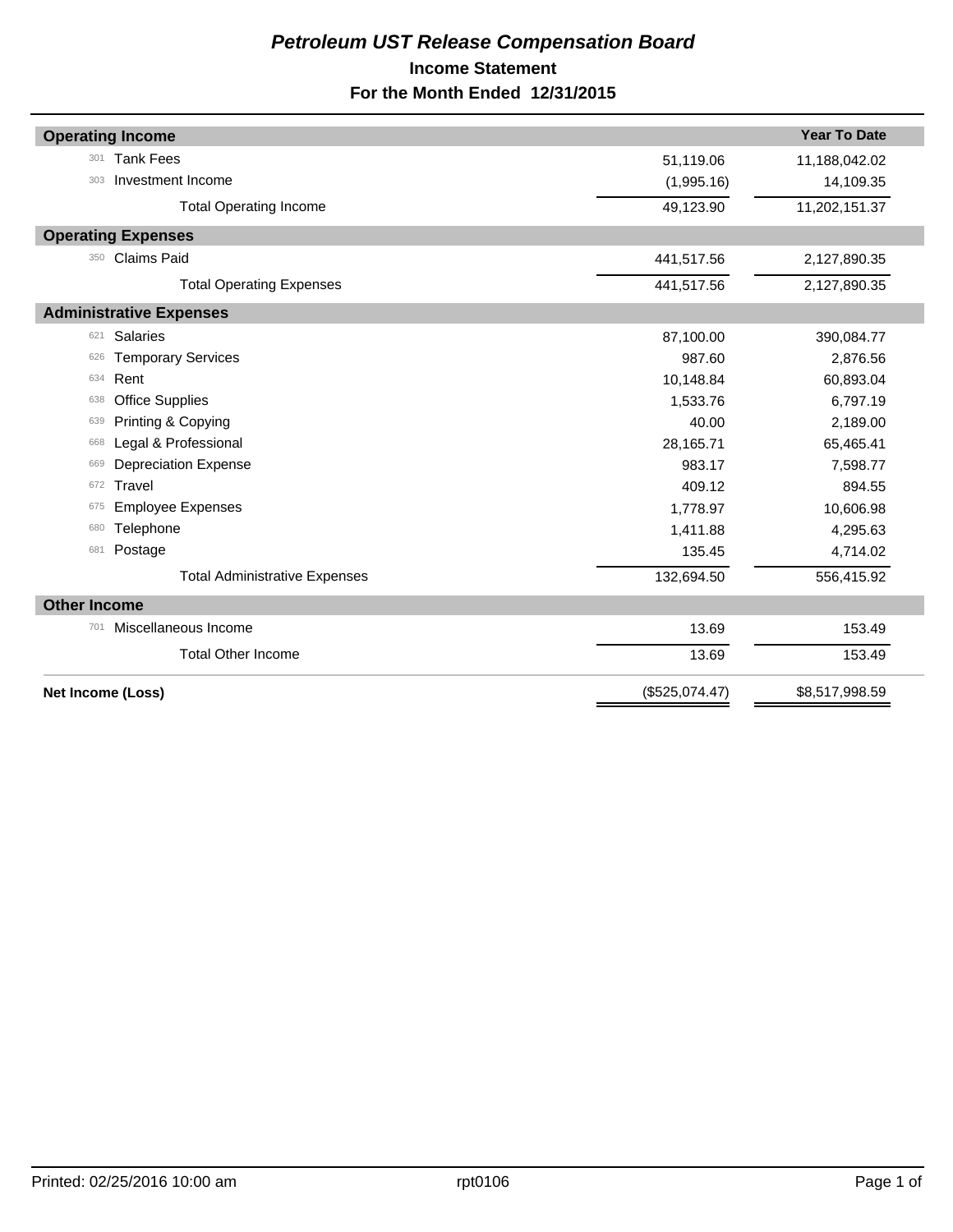## **Trial Balance** *Petroleum UST Release Compensation Board*  **Transaction Dates 12/01/2015 to 12/31/2015**

| Account | Account                               | <b>Beginning Balance</b> | Transaction   | <b>Ending Balance</b> |
|---------|---------------------------------------|--------------------------|---------------|-----------------------|
| 108     | <b>State Cash Balance</b>             | 175,847.20               | (80, 570.57)  | 95,276.63             |
| 114     | <b>Treasury Notes</b>                 | 8,071,009.92             | (6,642.30)    | 8,064,367.62          |
| 138     | <b>Unclaimed Monies Trust Account</b> | 19,721.31                | 4.07          | 19,725.38             |
| 140     | Investments - Obligated               | 6,281,772.74             | (441, 517.56) | 5,840,255.18          |
| 141     | Reinvested Interest - Obligated       | 4,029.17                 | 1,231.85      | 5,261.02              |
| 142     | Investments - Unobligated             | 16,469,005.89            | 0.00          | 16,469,005.89         |
| 143     | Reinvested Interest-Unobligated       | 8,380.37                 | 3,403.21      | 11,783.58             |
| 160     | <b>Fixed Asset-Furniture</b>          | 106,928.12               | 0.00          | 106,928.12            |
| 165     | <b>Fixed Asset-Data Processing</b>    | 830,705.40               | 0.00          | 830,705.40            |
| 169     | <b>Accumulated Depreciation</b>       | (903, 144.80)            | (983.17)      | (904, 127.97)         |
| 283     | <b>Retained Earnings (Deficiency)</b> | (22,021,182.26)          | 0.00          | (22,021,182.26)       |
| 301     | <b>Tank Fees</b>                      | (11, 136, 922.96)        | (51, 119.06)  | (11, 188, 042.02)     |
| 303     | Investment Income                     | (16, 104.51)             | 1,995.16      | (14, 109.35)          |
| 350     | <b>Claims Paid</b>                    | 1,686,372.79             | 441,517.56    | 2,127,890.35          |
| 621     | <b>Salaries</b>                       | 302,984.77               | 87,100.00     | 390,084.77            |
| 626     | <b>Temporary Services</b>             | 1,888.96                 | 987.60        | 2,876.56              |
| 634     | Rent                                  | 50,744.20                | 10,148.84     | 60,893.04             |
| 638     | <b>Office Supplies</b>                | 5.263.43                 | 1,533.76      | 6,797.19              |
| 639     | Printing & Copying                    | 2,149.00                 | 40.00         | 2,189.00              |
| 668     | Legal & Professional                  | 37,299.70                | 28,165.71     | 65,465.41             |
| 669     | <b>Depreciation Expense</b>           | 6,615.60                 | 983.17        | 7,598.77              |
| 672     | Travel                                | 485.43                   | 409.12        | 894.55                |
| 675     | <b>Employee Expenses</b>              | 8,828.01                 | 1,778.97      | 10,606.98             |
| 680     | Telephone                             | 2,883.75                 | 1,411.88      | 4,295.63              |
| 681     | Postage                               | 4,578.57                 | 135.45        | 4,714.02              |
| 701     | Miscellaneous Income                  | (139.80)                 | (13.69)       | (153.49)              |
|         |                                       | 0.00                     | 0.00          | 0.00                  |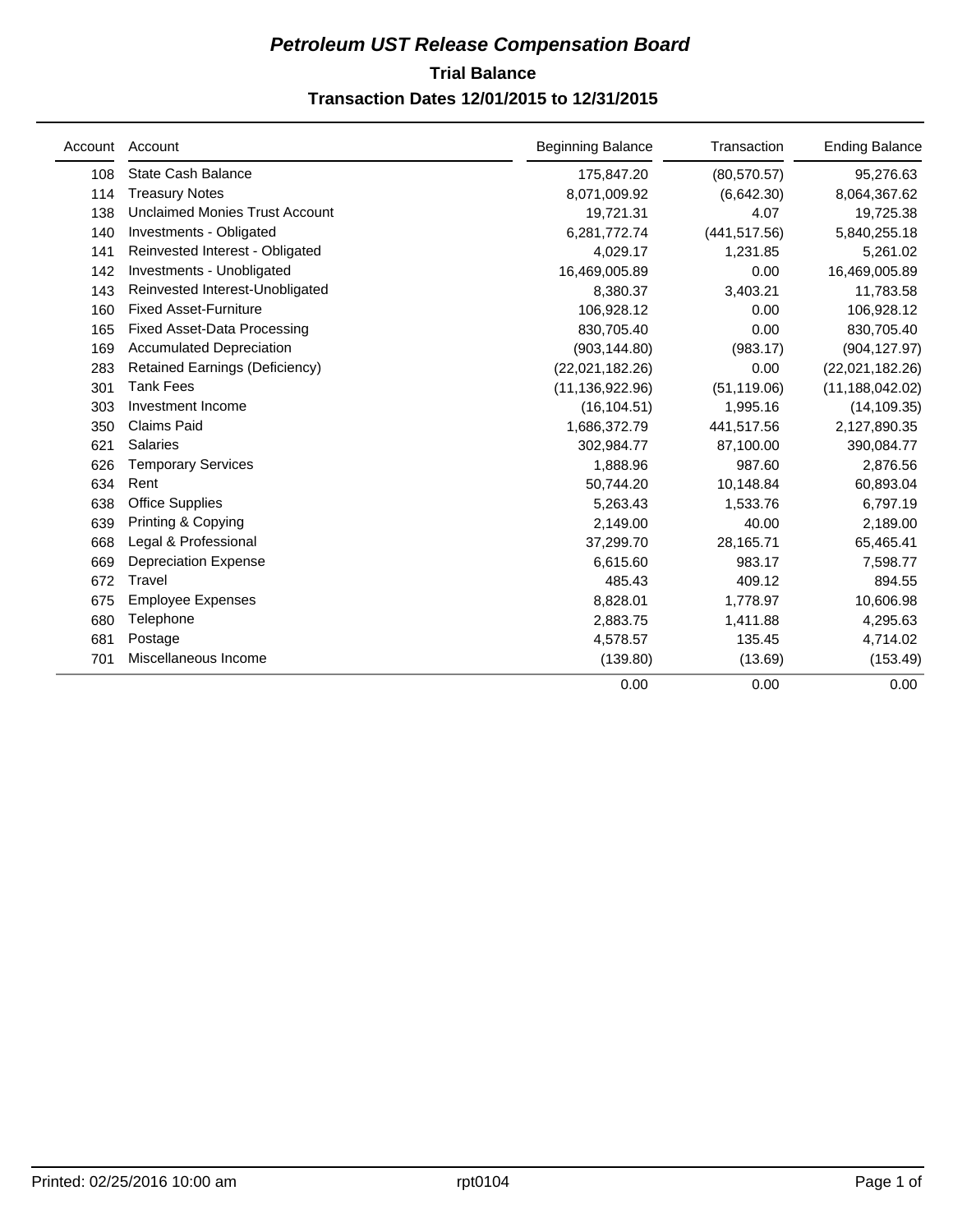#### **PETROLEUM UST RELEASE COMPENSATION BOARD PROGRAM YEAR 2015 COMPLIANCE / FEE ASSESSMENT REPORT AS OF FEBRUARY 29, 2016**

|                                                                                                   | PY 2015<br>As of 2/29/2016 | PY 2015<br>As of 12/31/2015 | <b>Increase from</b><br><b>Jan. Meeting</b> | PY 2014<br>$(7/1/14 - 6/30/15)$                                   | PY 2013<br>$(7/1/13 - 6/30/14)$ | PY 2012<br>$(7/1/12 - 6/30/13)$ | PY 2011<br>$(7/1/11 - 6/30/12)$ | <b>Percent of</b><br>PY 2015/PY 2014 |
|---------------------------------------------------------------------------------------------------|----------------------------|-----------------------------|---------------------------------------------|-------------------------------------------------------------------|---------------------------------|---------------------------------|---------------------------------|--------------------------------------|
| <b>Refunds</b>                                                                                    |                            |                             |                                             |                                                                   |                                 |                                 |                                 |                                      |
| Amount of Refunds Paid                                                                            | $$55,950$ (a)              | \$42,670                    | \$13,280                                    | $$158,794$ (a)                                                    | $$212,530$ (a)                  | $$273,165$ (a)                  | \$387,524                       | 35%                                  |
| Number of Refunds Paid                                                                            | 126                        | 90                          | 36                                          | 419                                                               | 437                             | 636                             | 525                             | 30%                                  |
| Number of Owners Paid Refunds                                                                     | 69                         | 58                          | 11                                          | 156                                                               | 146                             | 220                             | 226                             | 44%                                  |
| Number of Pending Refunds                                                                         | 2,938                      | 2,931                       |                                             |                                                                   |                                 |                                 |                                 |                                      |
| Amount of Pending Refunds                                                                         | \$1,379,134                | \$1,400,629                 | ( \$21,495)                                 |                                                                   |                                 |                                 |                                 |                                      |
| <b>Collections</b>                                                                                |                            |                             |                                             |                                                                   |                                 |                                 |                                 |                                      |
| Amount of Refunds Used to Offset Outstanding Fees                                                 | \$36,165                   | \$34,015                    | \$2,150                                     | \$61,355                                                          | \$120,635                       | \$51,194                        | \$68,517                        | 59%                                  |
| Amount Collected by Attorney General/Special Counsel                                              | \$199,659                  | \$159,631                   | \$40,028                                    | \$200,352                                                         | \$307,108                       | \$384,008 (b)                   | $$448,231$ (b)                  | 100%                                 |
| <b>Collection Costs</b>                                                                           | \$59,209                   | \$41,429                    | \$17,780                                    | \$38,727                                                          | \$80,498                        | \$115,310                       | \$142,714                       |                                      |
| Amount Collected by AG/SC, Less Collection Costs                                                  | \$140,450                  | \$118,202                   | \$22,248                                    | \$161,625                                                         | \$226,610                       | \$268,698                       | \$305,517                       |                                      |
| Number of Accounts Certified to the AG's office                                                   | 125                        | 125                         |                                             | 340                                                               | 272                             | 604                             | 687                             | 37%                                  |
| Number of Owners Certified to the AG's office                                                     | 17                         | 17                          | $\overline{0}$                              | 196                                                               | 179                             | 226                             | 250                             | 9%                                   |
| Amount Certified to the AG's office                                                               | \$394,370                  | \$394,370                   | \$0                                         | \$1,086,440                                                       | \$1,154,822                     | \$1,939,685                     | \$1,687,168                     | 36%                                  |
| <b>Appeals</b>                                                                                    |                            |                             |                                             |                                                                   |                                 |                                 |                                 |                                      |
| Orders Pursuant to Law                                                                            | $4*$                       |                             |                                             | *Current: 3 under review; 1 pending settlement                    |                                 |                                 |                                 |                                      |
| Determination to Deny a Certificate of Coverage                                                   | $1***$                     |                             |                                             | ** Current: Report & Recommendation pending Board approval/denial |                                 |                                 |                                 |                                      |
| <b>Ability to Pay Applications</b><br>Ability to Pay Applications Pending Review                  | $\mathbf{2}$               |                             |                                             |                                                                   |                                 |                                 |                                 |                                      |
| <b>COC Applications (As of 3/4/16)</b>                                                            |                            |                             |                                             |                                                                   |                                 |                                 |                                 |                                      |
| COC Application/Fee Statements Sent - annual mailing                                              | 3,418                      |                             |                                             | 3,439                                                             | 3,538                           | 3,595                           | 3,674                           | 99%                                  |
| # of Owners Issued COC                                                                            | 3,051                      | 2,923                       | 128                                         | 3,190                                                             | 3,243                           | 3,254                           | 3,258                           | 96%                                  |
| # of Owners w/COCs In-Process<br># of Owners w/Unresolved Pending Denials of COC                  | 136<br>18                  | 282<br>28                   | (146)<br>(10)                               | n/a<br>5                                                          | n/a<br>3                        | n/a<br>2                        | n/a<br>$\overline{\mathbf{c}}$  |                                      |
| # of Owners w/Unresolved Determinations Denying COC                                               | 30                         | 0                           | 30                                          | 154                                                               | 164                             | 207                             | 241                             |                                      |
| <b>Unclaimed Monies/Refunds Pending</b>                                                           |                            |                             |                                             |                                                                   |                                 |                                 |                                 |                                      |
| Owners on Unclaimed Monies List (Uncashed Checks)                                                 | 54                         |                             |                                             |                                                                   |                                 |                                 |                                 |                                      |
| Amount of Unclaimed Monies (Uncashed Checks)<br>Owners with Refunds Pending - More Info Requested | \$43,417<br>32             |                             |                                             |                                                                   |                                 |                                 |                                 |                                      |
| Amount of Refunds Pending with More Info Requested                                                | \$37,050                   |                             |                                             |                                                                   |                                 |                                 |                                 |                                      |
|                                                                                                   |                            |                             |                                             |                                                                   |                                 |                                 |                                 |                                      |

**(a) PY 2015 goal - \$225,000. PY 2015 refund/offsets as of 2/29/16: \$92,115 (41%). PY 2014 refund/offsets: \$220,149 (98% of goal). PY 2013 refund/offsets: \$333,165. PY 2012 refund/offsets: \$346,359.** 

**(b) Amount includes AG and Special Counsel fees paid by Board**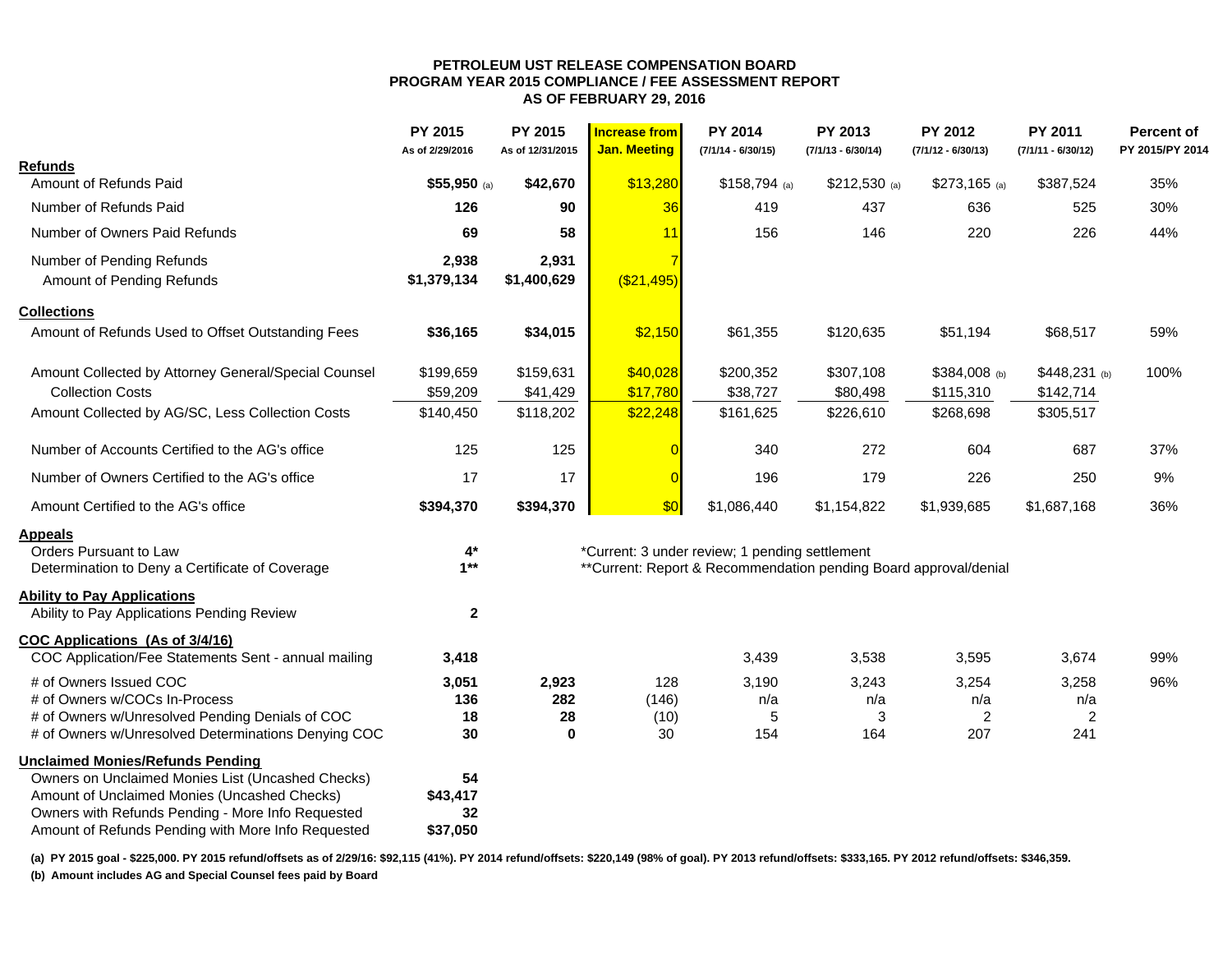## CLAIMS STATISTICS REPORT March 1, 2016

| <b>Total Number of all Sites</b>                                                                   | 3,044     |                   |  |  |  |  |  |  |
|----------------------------------------------------------------------------------------------------|-----------|-------------------|--|--|--|--|--|--|
| Face Value of all Claims                                                                           |           | \$455,989,008     |  |  |  |  |  |  |
| <b>Total Deductible Used for Settled Claims</b>                                                    |           | (\$98,901,355)    |  |  |  |  |  |  |
| Deductible Remaining for Open Claims                                                               |           | (\$7,430,221)     |  |  |  |  |  |  |
| <b>Net Value</b>                                                                                   |           | \$349,657,432     |  |  |  |  |  |  |
| <b>Total Disallowed Costs</b>                                                                      |           | (\$82,807,101)    |  |  |  |  |  |  |
| <b>Total Payments &amp; Installments</b>                                                           |           | (\$237, 263, 118) |  |  |  |  |  |  |
| <b>Maximum Liability of Unpaid Claims</b>                                                          |           | \$29,587,213      |  |  |  |  |  |  |
| <b>Total Average Gross Value per Closed Site</b>                                                   |           | \$130,856         |  |  |  |  |  |  |
| Total Average Net Value per Closed Site                                                            |           | \$97,391          |  |  |  |  |  |  |
| Total Average Payout per Closed Site (2,358 sites)                                                 |           | \$70,734          |  |  |  |  |  |  |
| Costs for Sites Cleaned Up Exclusively Under BUSTR's 1999, 2005 and/or 2012 Corrective Action Rule |           |                   |  |  |  |  |  |  |
| Above the Deductible (222 sites):                                                                  |           |                   |  |  |  |  |  |  |
| Average clean-up costs per site:                                                                   |           | \$117,466         |  |  |  |  |  |  |
| Average claim payout per site:                                                                     |           | \$45,975          |  |  |  |  |  |  |
|                                                                                                    |           |                   |  |  |  |  |  |  |
| Above and Below the Deductible (446 sites):<br>Average clean-up costs per site:                    |           | \$72,302          |  |  |  |  |  |  |
| Average claim payout per site:                                                                     |           | \$22,884          |  |  |  |  |  |  |
|                                                                                                    |           |                   |  |  |  |  |  |  |
|                                                                                                    |           |                   |  |  |  |  |  |  |
| Breakdown of all claim packages                                                                    |           |                   |  |  |  |  |  |  |
| <b>Work in Progress: Open Claims</b><br>Number of Claims with More Information Requested           | 15        |                   |  |  |  |  |  |  |
| Number of Claims with More Information Received                                                    | 17        |                   |  |  |  |  |  |  |
|                                                                                                    |           |                   |  |  |  |  |  |  |
| Number of Pending Reviewable Claims                                                                | 1,506     |                   |  |  |  |  |  |  |
| <b>Total Open Claims</b>                                                                           |           | 1,538             |  |  |  |  |  |  |
| <b>Settled/Closed Claims</b>                                                                       |           |                   |  |  |  |  |  |  |
| <b>Number of Settled Claims</b>                                                                    | 5,241     |                   |  |  |  |  |  |  |
| <b>Number of Closed Claims</b>                                                                     | 9,592     |                   |  |  |  |  |  |  |
| Below Deductible/NFA closed without review/Revoked                                                 | 768       |                   |  |  |  |  |  |  |
| Number of Claims on Waiting List                                                                   | 102       |                   |  |  |  |  |  |  |
|                                                                                                    |           |                   |  |  |  |  |  |  |
| <b>Total Settled Claims</b>                                                                        |           | 15,703            |  |  |  |  |  |  |
| <b>Held Claims</b>                                                                                 |           |                   |  |  |  |  |  |  |
| Number of Claims with Appeals Outstanding<br>Number of Claims Below the Deductible                 | 18<br>232 |                   |  |  |  |  |  |  |
|                                                                                                    |           |                   |  |  |  |  |  |  |
| <b>Total Held Claims</b>                                                                           |           | 250               |  |  |  |  |  |  |
| <b>Total Number of Claims</b>                                                                      |           | 17,491            |  |  |  |  |  |  |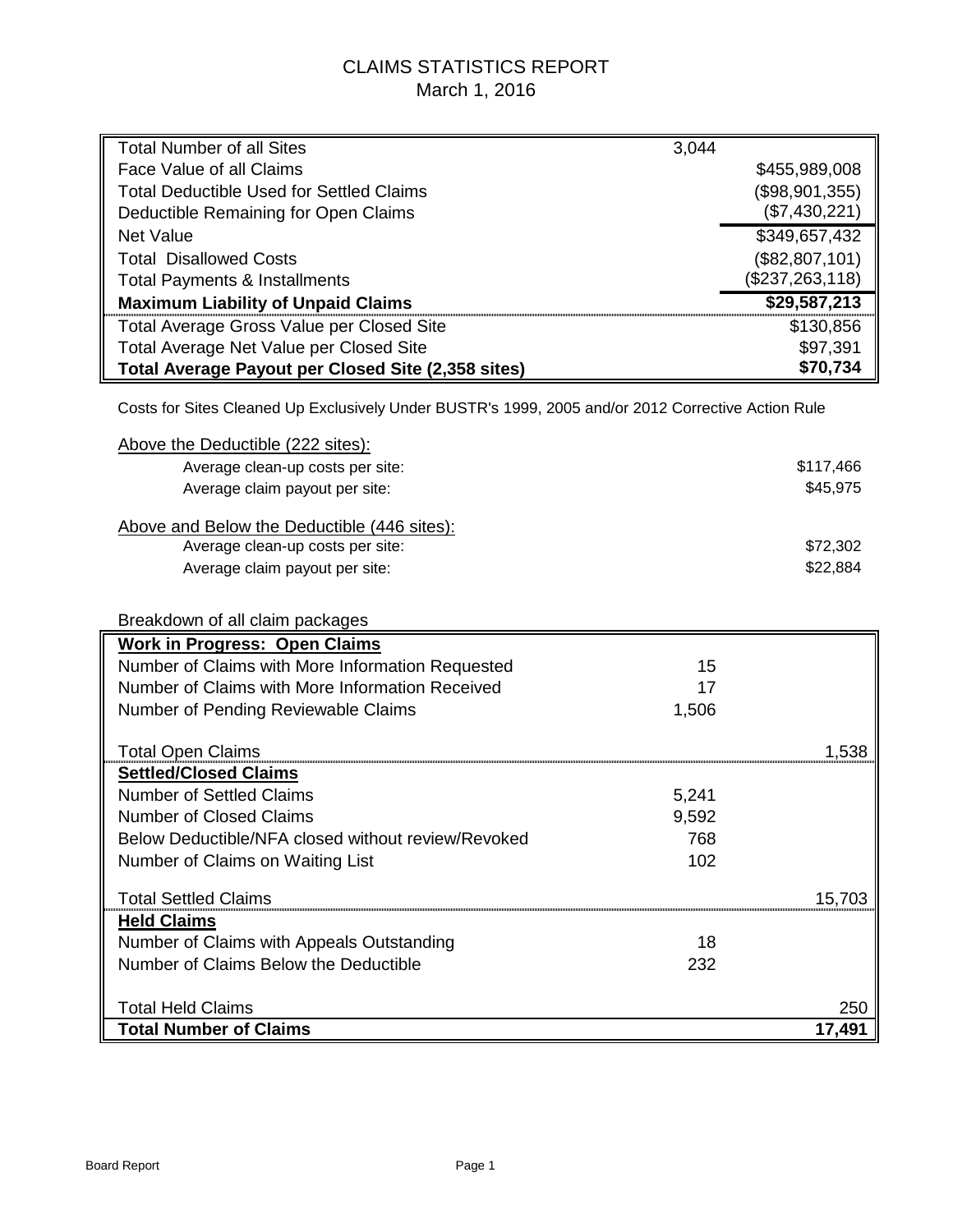#### **CLAIM SETTLEMENT SUMMARY**

|                          | <b>CLAIMS REC'D</b> | <b>SETTLED</b> | RVK/BD-NFA+           | <b>FACE VALUE</b> | <b>DISALLOWED</b> | <b>DEDUCTIBLE USED</b>          | <b>SETTLEMENT</b>            |
|--------------------------|---------------------|----------------|-----------------------|-------------------|-------------------|---------------------------------|------------------------------|
| 2009                     | 799 (\$11.078 M)    | 723            | 38                    | \$14,606,030      | \$3,847,769       | \$3,082,306                     | \$<br>7,675,956 <sup>G</sup> |
| <b>AVG/MONTH</b>         | 67 (80.923 M)       | 63             |                       |                   |                   | <b>AVERAGE PAYOUT PER CLAIM</b> | \$<br>10,617                 |
| <b>PERCENTAGES</b>       |                     |                |                       |                   | 26.3%             |                                 | 66.6%                        |
| 2010                     | 808 (\$11.406 M)    | 705            | 52                    | \$12,639,804      | \$3,001,516       | \$2,583,509                     | \$<br>7,054,779              |
| <b>AVG/MONTH</b>         | 67 (80.951 M)       | 63             |                       |                   |                   | <b>AVERAGE PAYOUT PER CLAIM</b> | \$<br>10,007                 |
| <b>PERCENTAGES</b>       |                     |                |                       |                   | 23.7%             |                                 | 70.2%                        |
| 2011                     | 794 (\$10.536 M)    | 725            | 94                    | \$13,320,431      | \$2,753,772       | \$3,537,439                     | \$<br>7,029,220              |
| <b>AVG/MONTH</b>         | 66 (\$0.878 M)      | 68             |                       |                   |                   | <b>AVERAGE PAYOUT PER CLAIM</b> | \$<br>9,695                  |
| <b>PERCENTAGES</b>       |                     |                |                       |                   | 20.7%             |                                 | 71.9%                        |
| 2012                     | 731 (\$10.055 M)    | 697            | 53                    | \$11,779,357      | \$2,405,669       | \$2,374,716                     | \$<br>6,740,405              |
| <b>AVG/MONTH</b>         | 61 (\$0.84M)        | 63             |                       |                   |                   | <b>AVERAGE PAYOUT PER CLAIM</b> | \$<br>9,671                  |
| <b>PERCENTAGES</b>       |                     |                |                       |                   | 20.4%             |                                 | 71.7%                        |
| 2013                     | 928 (\$12.120 M)    | 891            | 55                    | \$12,513,139      | \$2,334,057       | \$2,874,260                     | \$<br>7,304,822              |
| <b>AVG/MONTH</b>         | 77 (\$1.010 M)      | 79             |                       |                   |                   | <b>AVERAGE PAYOUT PER CLAIM</b> | \$<br>8,198                  |
| <b>PERCENTAGES</b>       |                     |                |                       |                   | 18.7%             |                                 | 75.8%                        |
| 2014                     | 764 (\$10.541 M)    | 898            | 58                    | \$13,546,097      | \$2,468,721       | \$3,040,313                     | \$<br>8,037,064              |
| <b>AVG/MONTH</b>         | 64 (\$0.878 M)      | 80             |                       |                   |                   | <b>AVERAGE PAYOUT PER CLAIM</b> | \$<br>8,950                  |
| <b>PERCENTAGES</b>       |                     |                |                       |                   | 18.2%             |                                 | 76.5%                        |
| <b>PROGRAM YEAR 2015</b> |                     |                | <b>DETECTOR</b> 17011 |                   |                   |                                 |                              |

| <b>MONTH</b>       | <b>CLAIMS REC'D</b>                               | <b>SETTLED</b> | RVK/BD-NFA+      | <b>FACE VALUE</b> | <b>DISALLOWED</b> | <b>DEDUCTIBLE USED</b> | <b>SETTLEMENT</b> |
|--------------------|---------------------------------------------------|----------------|------------------|-------------------|-------------------|------------------------|-------------------|
| $Jul-15$           | 72 (\$0.833 M)                                    | 103            | $\mathbf{0}$     | \$1,226,888       | \$380,019         | \$167,121              | \$679,748         |
| Aug- $15$          | 83 (\$1.551 M)                                    | 77             | 23               | \$985,062         | \$95,516          | \$379,286              | \$510,260         |
| $Sep-15$           | 66 (\$0.786 M)                                    | 61             | $\Omega$         | \$925,604         | \$84,764          | \$212,941              | \$627,899         |
| $Oct-15$           | 69 (\$1.256 M)                                    | 49             | $\overline{0}$   | \$748,525         | \$137,161         | \$118,394              | \$492,971         |
| $Nov-15$           | 58 (\$0.571 M)                                    | 57             | $\mathbf{0}$     | \$981,128         | \$301,071         | \$76,557               | \$603,500         |
| $Dec-15$           | 59 (\$0.625 M)                                    | 63             | 7                | \$1,133,397       | \$188,880         | \$392,548              | \$551,969         |
| $Jan-16$           | 39 (\$0.470 M)                                    | 64             | $\mathbf{0}$     | \$1,282,610       | \$392,940         | \$112,329              | \$777,341         |
| $Feb-16$           | 70 (\$1.356 M)                                    | 63             | $\boldsymbol{0}$ | \$791,139         | \$95,682          | \$104,052              | \$591,405         |
| Mar-16             |                                                   |                |                  |                   |                   |                        |                   |
| Apr- $16$          |                                                   |                |                  |                   |                   |                        |                   |
| $May-16$           |                                                   |                |                  |                   |                   |                        |                   |
| $Jun-16$           |                                                   |                |                  |                   |                   |                        |                   |
| <b>TOTAL</b>       | 516 (\$7.449 M)                                   | 537            | 30               | \$8,074,353       | \$1,676,032       | \$1,563,227            | \$4,835,094       |
| <b>AVG/MONTH</b>   | 65 (\$0.931 M)<br><b>AVERAGE PAYOUT PER CLAIM</b> | 71             |                  |                   |                   |                        | \$9,004           |
| <b>PERCENTAGES</b> |                                                   |                |                  |                   | 20.8%             |                        | 74.3%             |

 $<sup>G</sup>$ Includes a settlement agreement in PY 2009 with a major oil company for 96 claims for \$1,215,000 (a payout percentage of 46.9%)</sup> **†**Eligibility revoked and/or Below Deductible claims with an NFA are not included in the claims payout statistics.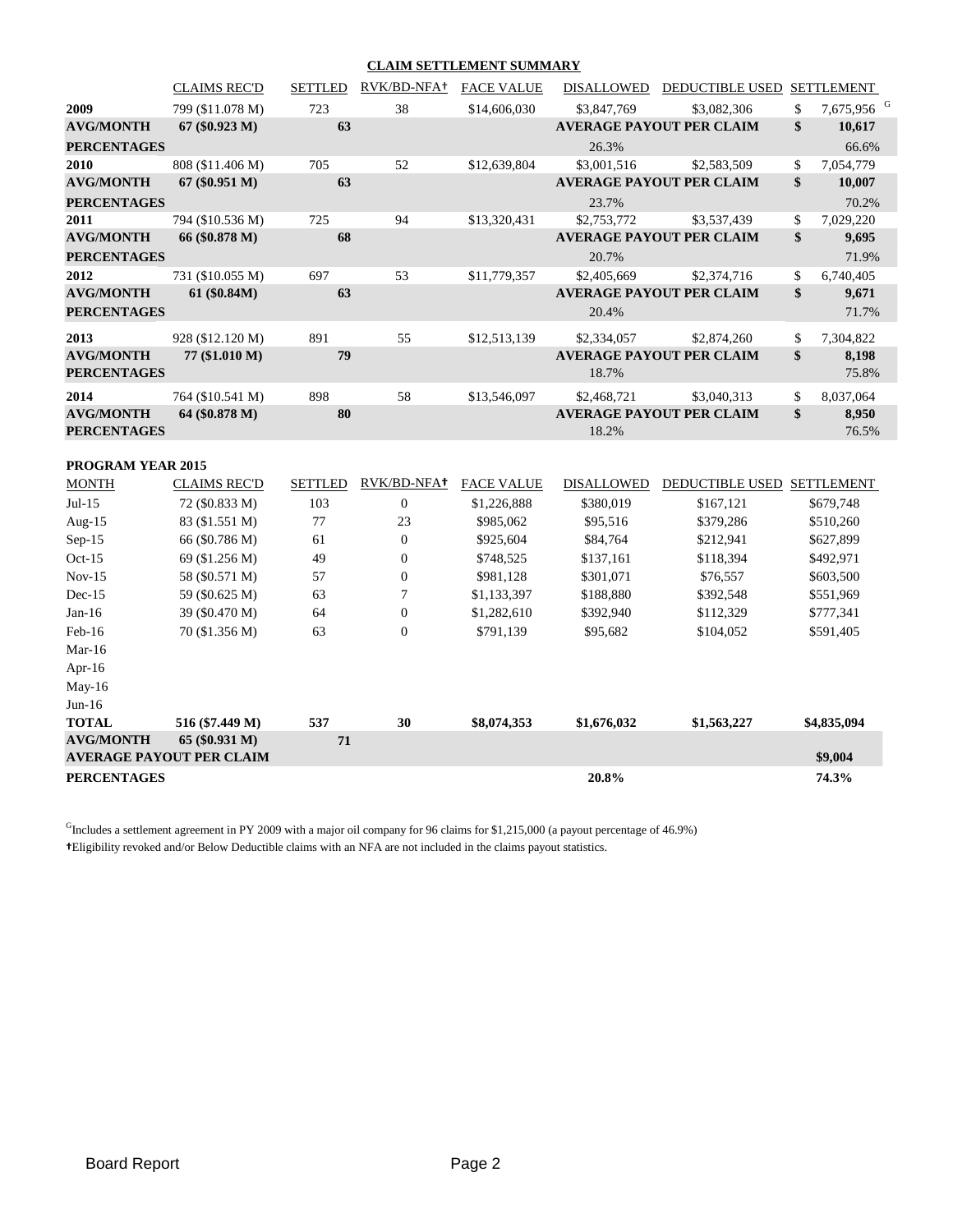#### **ELIGIBILITY STATISTICS REPORT**

March 1, 2016

## **Breakdown of Applications**

| More Info Requested            | 2  |
|--------------------------------|----|
| In Review                      | 13 |
| <b>Total Open Applications</b> | 15 |

*Eligibility Determinations Under Appeal 4*

|                | <b>REC'D</b>            | <b>APP'D</b> | <b>DENIED</b>    |
|----------------|-------------------------|--------------|------------------|
| <b>PY 2004</b> | 72                      | 81           | 47               |
| Average/mo.    | 6                       |              | 11               |
| <b>PY 2005</b> | 97                      | 72           | 33               |
| Average/mo.    | 8                       |              | $\boldsymbol{9}$ |
| <b>PY 2006</b> | 109                     | 73           | 32               |
| Average/mo.    | $\boldsymbol{9}$        |              | $\boldsymbol{9}$ |
| <b>PY 2007</b> | 108                     | 74           | 28               |
| Average/mo.    | $\boldsymbol{9}$        |              | 9                |
| <b>PY 2008</b> | 99                      | 68           | 26               |
| Average/mo.    | 8                       |              | 8                |
| <b>PY 2009</b> | 95                      | 84           | 19               |
| Average/mo.    | 8                       |              | 9                |
| <b>PY 2010</b> | 48                      | 51           | 16               |
| Average/mo.    | $\overline{\mathbf{4}}$ |              | 6                |
| <b>PY 2011</b> | 67                      | 47           | 15               |
| Average/mo.    | 6                       |              | 5                |
| <b>PY 2012</b> | 87                      | 54           | 17               |
| Average/mo.    | 7                       |              | 6                |
| <b>PY 2013</b> | 53                      | 65           | 7                |
| Average/mo.    | $\overline{\mathbf{4}}$ |              | 6                |
| <b>PY 2014</b> | 80                      | 64           | 15               |
| Average/mo.    | 7                       |              | 7                |

| Average/mo.    | 8   | 9  |    |
|----------------|-----|----|----|
| <b>PY 2006</b> | 109 | 73 | 32 |
| Average/mo.    | 9   | 9  |    |
| <b>PY 2007</b> | 108 | 74 | 28 |
| Average/mo.    | 9   | 9  |    |
| <b>PY 2008</b> | 99  | 68 | 26 |
| Average/mo.    | 8   | 8  |    |
| <b>PY 2009</b> | 95  | 84 | 19 |
| Average/mo.    | 8   | 9  |    |
| <b>PY 2010</b> | 48  | 51 | 16 |
| Average/mo.    | 4   | 6  |    |
| <b>PY 2011</b> | 67  | 47 | 15 |
| Average/mo.    | 6   | 5  |    |

#### **Program Year 2015**

|              | <b>REC'D</b> | <b>APP'D</b>   | <b>DENIED</b>     | Denial Reasons PY 2015  |
|--------------|--------------|----------------|-------------------|-------------------------|
| $Jul-15$     | 3            | 6              | 2                 | No Release<br>5         |
| Aug- $15$    | 14           |                | $\mathbf{\Omega}$ | Late Filing             |
| $Sep-15$     | 3            | 8              | $_{0}$            | No Valid COC<br>2       |
| $Oct-15$     |              | 8              | 5                 | Abandoned/OOC Tank<br>2 |
| $Nov-15$     | 15           | 3              | $_{0}$            | No CA Required<br>13    |
| $Dec-15$     | 8            | 4              | 5                 | <b>Pre-Fund Release</b> |
| $Jan-16$     | 6            |                | 4                 | Incomplete App          |
| $Feb-16$     | 3            | $\mathfrak{D}$ |                   | <b>Untimely Fees</b>    |
| Mar-16       |              |                |                   | No Fee Payment          |
| Apr-16       |              |                |                   | No Response             |
| May-16       |              |                |                   | Other                   |
| $Jun-16$     |              |                |                   | <b>Total</b><br>23      |
| <b>TOTAL</b> | 53           | 33             | 23                |                         |
| Average/mo.  | 7            |                | 7                 |                         |

| <b>Denial Reasons PY 2015</b> |                |
|-------------------------------|----------------|
| No Release                    | 5              |
| Late Filing                   |                |
| No Valid COC                  | 2              |
| Abandoned/OOC Tank            | $\mathfrak{D}$ |
| No CA Required                | 13             |
| Pre-Fund Release              |                |
| Incomplete App                |                |
| <b>Untimely Fees</b>          |                |
| No Fee Payment                |                |
| No Response                   |                |
| )ther                         |                |
|                               |                |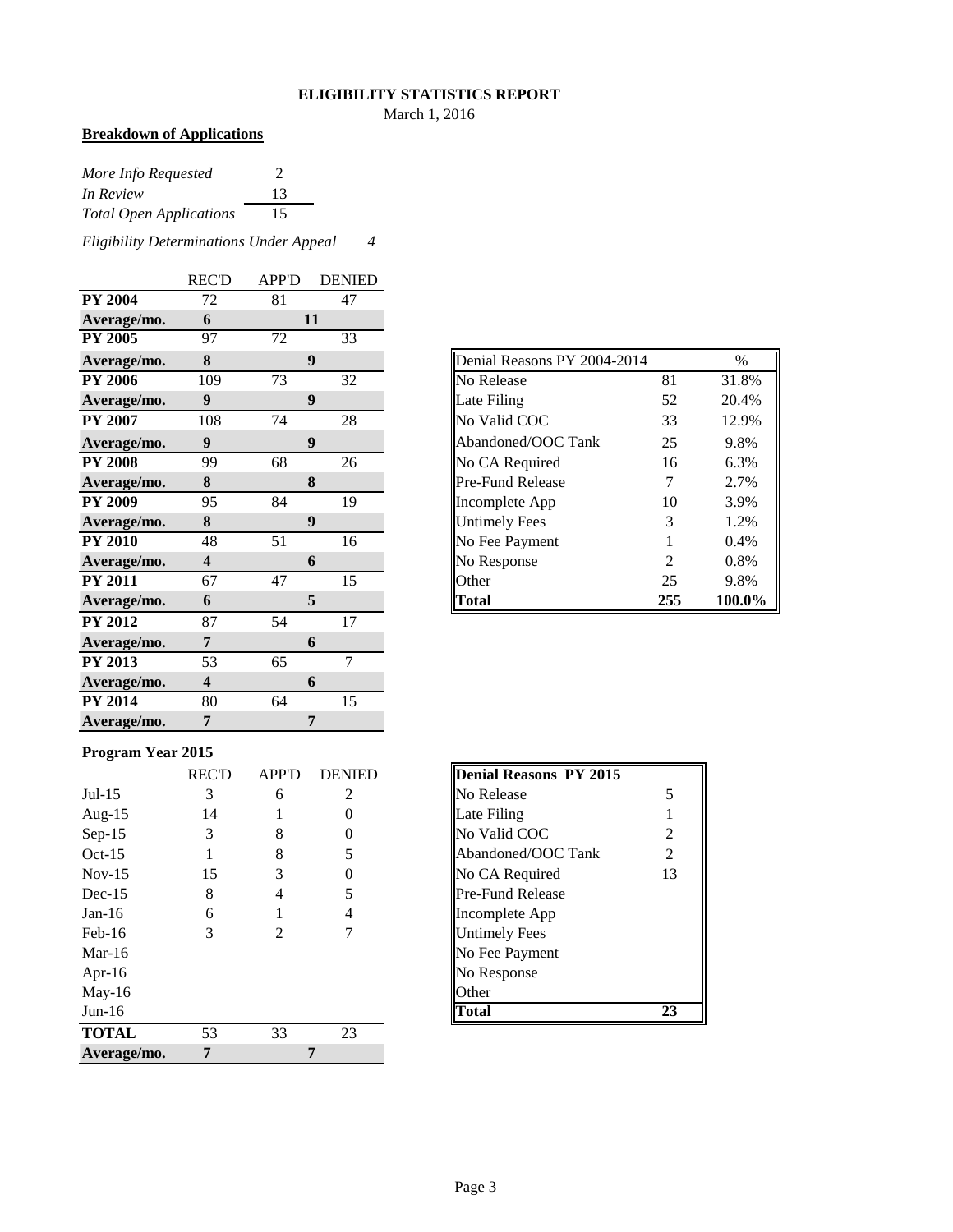## **COST PRE-APPROVAL STATISTICS REPORT**

March 1, 2016

#### **Mandatory Cost Pre-Approvals Voluntary Pre-Approvals**

| Number Annual RAPs in Review                 |  |
|----------------------------------------------|--|
| Number Annual FPR in Review                  |  |
| All Other Mandatory Open Cost Pre-Approvals: |  |
| Total Open Mandatory Cost Pre-Approvals      |  |

Number in Review **1** 

|         |              | <b>New RAPs</b> | <b>Annual RAP</b><br><b>Cost Pre-</b><br><b>Approvals</b> |         | <b>Annual FPR</b><br><b>Cost Pre-</b><br><b>Approvals</b> |              | <b>Mandatory</b><br><b>IRA</b> |    | Tier 3      |    | Monitoring<br>Calibration<br>Plan |       | <b>Notification of</b><br>Cost<br><b>Exceedance</b> | <b>Voluntary</b> |              | <b>TOTALS</b> |              |
|---------|--------------|-----------------|-----------------------------------------------------------|---------|-----------------------------------------------------------|--------------|--------------------------------|----|-------------|----|-----------------------------------|-------|-----------------------------------------------------|------------------|--------------|---------------|--------------|
|         | <b>REC'D</b> | DET'D           | REC'D                                                     | DET'D I | REC'D                                                     | <b>DET'D</b> | REC'D                          |    | DET'D REC'D |    | DET'D REC'D                       | DET'D | DET'D REC'D<br>REC'D                                |                  | <b>DET'D</b> | <b>REC'D</b>  | <b>DET'D</b> |
| PY 2010 | 22           | 22              |                                                           | 24      | 52                                                        | 66           |                                |    | 23          | 28 | 34                                | 38    | Primarily                                           | 31               | 30           | 191           | 217          |
| PY 2011 | 36           | 30              | 18                                                        | 17      | 56                                                        | 55           |                                |    | ാറ          | 17 | 45                                | 43    | included in                                         | 41               | 46           | 223           | 210          |
| PY 2012 | 26           | 39              | 18                                                        | 18      | 57                                                        | 68           |                                | 10 |             | 23 | 30                                | 41    | Annual RAP                                          | 35               | 35           | 186           | 234          |
| PY 2013 | 30           | 29              | 36                                                        | 38      | 51                                                        | 54           |                                |    |             | 16 | 20                                | 21    | Cost Pre-                                           | 18               | 22           | 174           | 184          |
| PY 2014 | 32           | 35              | 31                                                        | 33      | 30                                                        | 33           |                                |    |             |    | 22                                | 20    | Approval column                                     | 21               | 20           | 155           | 155          |

|                |          |                 |                | <b>Annual RAP</b> |              | <b>Annual FPR</b> |              |                  |              |              | Monitoring     |                    | <b>Notification of</b>      |                   |              |                  |              |               |
|----------------|----------|-----------------|----------------|-------------------|--------------|-------------------|--------------|------------------|--------------|--------------|----------------|--------------------|-----------------------------|-------------------|--------------|------------------|--------------|---------------|
|                |          |                 |                | <b>Cost Pre-</b>  |              | <b>Cost Pre-</b>  |              | <b>Mandatory</b> |              |              |                | <b>Calibration</b> |                             | Cost              |              |                  |              |               |
| <b>PY 2015</b> |          | <b>New RAPs</b> |                | <b>Approvals</b>  |              | <b>Approvals</b>  |              | <b>IRA</b>       |              | Tier 3       |                | Plan               |                             | <b>Exceedance</b> |              | <b>Voluntary</b> |              | <b>TOTALS</b> |
|                | REC'D    | <b>DET'D</b>    | REC'D          | DET'D             | <b>REC'D</b> | <b>DET'D</b>      | <b>REC'D</b> | DET'D            | <b>REC'D</b> | <b>DET'D</b> | <b>REC'D</b>   | <b>DET'D</b>       | RECD                        | <b>DET'D</b>      | <b>REC'D</b> | DET'D            | <b>REC'D</b> | <b>DET'D</b>  |
| $Jul-15$       | $\Omega$ | 2               | 2              | $\theta$          | 5            | 4                 |              |                  | $\Omega$     | 2            | 2              |                    | 2                           |                   | 3            | 2                | 15           | 13            |
| Aug- $15$      |          |                 | $\theta$       | 2                 | 5            | 3                 |              |                  | $\Omega$     | $\mathbf{0}$ | 2              |                    | $\theta$                    |                   |              | 2                | 10           | 11            |
| $Sep-15$       | 2        | 3               |                |                   | 3            | 6                 | $\Omega$     | 2                | $\Omega$     | $\mathbf{0}$ | 2              | 3                  |                             |                   | $\Omega$     |                  | 9            | 17            |
| $Oct-15$       | 2        | 2               | $\theta$       |                   | 3            | $\overline{2}$    | $\theta$     |                  | 3            | $\mathbf{0}$ | $\overline{0}$ |                    | $\overline{2}$              |                   | $\Omega$     | $\Omega$         | 10           | 8             |
| $Nov-15$       | 2        | 4               |                | $\mathbf{0}$      |              | 3                 |              | $\Omega$         |              | 3            | 4              |                    | $\overline{2}$              | $\overline{2}$    | 3            | 0                | 15           | 13            |
| Dec-15         | 5        | 2               | 3              |                   | 4            |                   | $\theta$     |                  |              |              |                | 4                  |                             |                   |              | 4                | 16           | 15            |
| $Jan-16$       | 2        |                 | 4              | 3                 | 2            | 3                 | $\Omega$     | $\Omega$         | $\Omega$     | $\mathbf{0}$ | 2              | 2                  |                             | $\overline{2}$    |              |                  | 12           | 12            |
| Feb-16         |          | $\overline{2}$  | $\overline{c}$ | 3                 | 5.           | ╮                 |              | $\theta$         | $\Omega$     | 2            |                | 0                  | $\mathcal{D}_{\mathcal{L}}$ | 3                 |              |                  | 13           | 16            |
| $Mar-16$       |          |                 |                |                   |              |                   |              |                  |              |              |                |                    |                             |                   |              |                  |              |               |
| Apr-16         |          |                 |                |                   |              |                   |              |                  |              |              |                |                    |                             |                   |              |                  |              |               |
| $May-16$       |          |                 |                |                   |              |                   |              |                  |              |              |                |                    |                             |                   |              |                  |              |               |
| $Jun-16$       |          |                 |                |                   |              |                   |              |                  |              |              |                |                    |                             |                   |              |                  |              |               |
| <b>TOTALS</b>  | 15       | 17              | 13             | 11                | 28           | 27                | 4            | 6                | 5            | 8            | 14             | 13                 | 11                          | 12                | 10           | 11               | 100          | 105           |
| Avg./Mo        |          |                 |                |                   |              |                   |              |                  |              |              |                |                    |                             |                   |              |                  | 13           | 13            |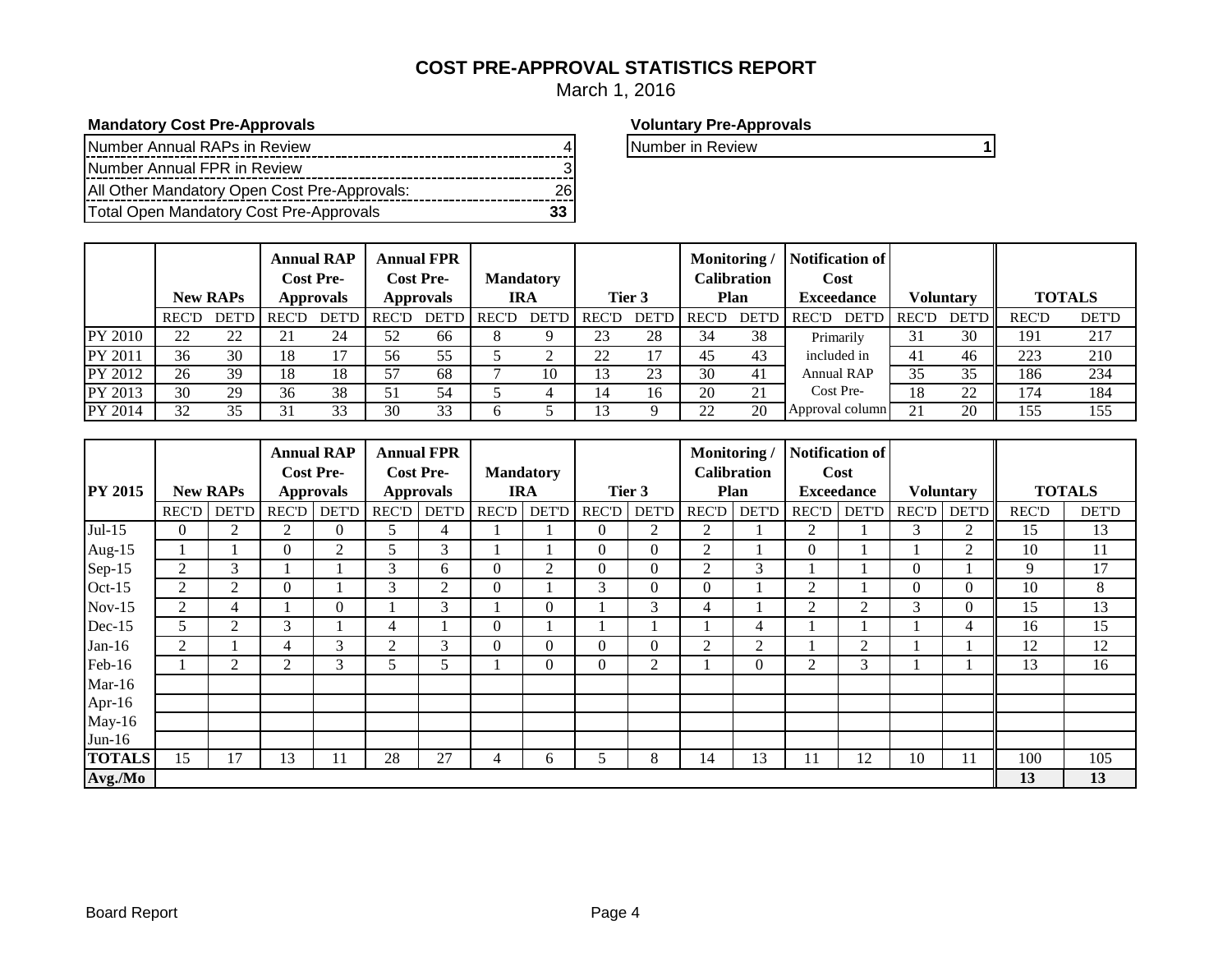## *Petroleum UST Release Compensation Board*

**Facility Certificate Listing**

**Program Year 2014**

**COC Eff Date: Yes COC Print Date: Yes** 

#### **Printed from 1/13/2016 to 3/9/2016**

| <b>Owner/Fac</b>        |        | UST Cnt Own / Fac Name           | <b>Own / Fac Address</b>               | <b>Eff Date</b> | <b>Print Date</b> | <b>Override Reason</b>          | <b>Denial Status</b> |
|-------------------------|--------|----------------------------------|----------------------------------------|-----------------|-------------------|---------------------------------|----------------------|
| 19469-0237              |        | Circle K# 5685                   | 11800 Mayfield Road, Munson OH         | 07/01/2014      | 03/04/2016        | Not Required: Post 11-30-09 Pay | N/A                  |
| 23595-0001              | 3<br>4 | Seeta Petroleum Inc.             | 7500 Dixie Hwy, Fairfield OH           | 07/01/2014      | 02/05/2016        | PD Response Accepted            | Accepted             |
| 23804-0001              | 2      | 7809 Old Rockside Road (OH), LLC | 7809 Old Rockside Road, Independence O | 07/01/2014      | 01/22/2016        | Not Required: Post 11-30-09 Pay | N/A                  |
| 23805-0001              | 2      | 16891 Brookpark Road (OH), LLC   | 16891 Brookpark Road, Brookpark OH     | 07/01/2014      | 01/22/2016        | Not Required: Post 11-30-09 Pay | N/A                  |
|                         |        |                                  |                                        |                 |                   |                                 |                      |
| <b>Total Owners</b>     |        |                                  |                                        |                 |                   |                                 |                      |
| <b>Total Facilities</b> |        |                                  |                                        |                 |                   |                                 |                      |

**Total USTs**

**11**

**Total Determinations 1**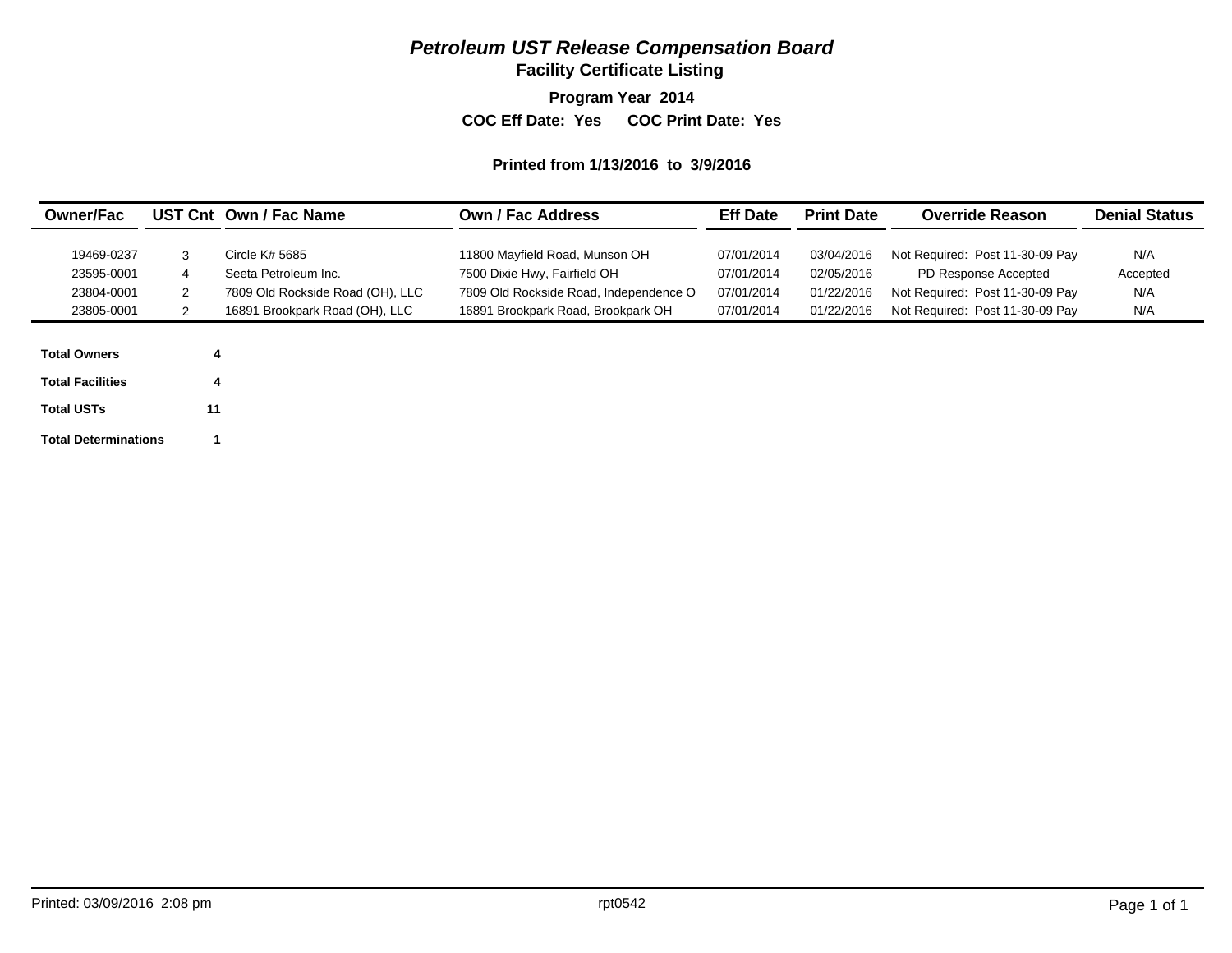## *Petroleum UST Release Compensation Board*

**Facility Certificate Listing**

**Program Year 2015**

**COC Eff Date: Yes COC Print Date: Yes** 

#### **Printed from 1/13/2016 to 3/9/2016**

| <b>Owner/Fac</b> |                | UST Cnt Own / Fac Name                                                    | Own / Fac Address                         | <b>Eff Date</b> | <b>Print Date</b> | <b>Override Reason</b>          | <b>Denial Status</b> |
|------------------|----------------|---------------------------------------------------------------------------|-------------------------------------------|-----------------|-------------------|---------------------------------|----------------------|
| 2031-0007        | 2              | City of Euclid Wastewater Treatment Plan 22201 Lake Shore Blvd, Euclid OH |                                           | 01/15/2016      | 01/22/2016        | Not Required: Post 11-30-09 Pay | N/A                  |
| 2039-0004        | 2              | Fostoria Metro Airport                                                    | 4495 N Seneca CR 25, Fostoria OH          | 07/13/2015      | 03/04/2016        | Not Required: Post 11-30-09 Pay | N/A                  |
| 2039-0007        | $\overline{1}$ | Fostoria Airport                                                          | 4497 County Road 25, Fostoria OH          | 07/13/2015      | 03/04/2016        | Not Required: Post 11-30-09 Pay | N/A                  |
| 2120-0001        | $\mathbf{1}$   | City of Shaker Heights Fire Station 2                                     | 2801 Warrensville Ctr Rd, Shaker Hts OH   | 07/01/2015      | 01/22/2016        | PD Response Accepted            | Accepted             |
| 2120-0003        | 3              | City of Shaker Heights Service Center                                     | 15600 Chagrin Boulevard, Shaker Heights ( | 07/01/2015      | 01/22/2016        | PD Response Accepted            | Accepted             |
| 3050-0001        | $\overline{4}$ | Reed's Country Store Inc.                                                 | 66155 State Route 124, Reedsville OH      | 07/01/2015      | 03/04/2016        | PD Response Accepted            | Accepted             |
| 4957-0002        | 2              | Henderson Oil Co.                                                         | 2518 Oxford State Road, Middletown OH     | 09/14/2015      | 01/22/2016        | PD Response Accepted            | Accepted             |
| 5691-0001        | 3              | Jim's Sunoco                                                              | 522 Dover Road, Sugarcreek OH             | 01/04/2016      | 02/19/2016        | Not Required: Post 11-30-09 Pay | N/A                  |
| 6566-0001        | $\mathbf{1}$   | University of Cincinnati Maint Departmen                                  | 3141 Reading Road, Cincinnati OH          | 07/01/2015      | 02/09/2016        | Not Required: Post 11-30-09 Pay | Accepted             |
| 7698-0040        | 3              | Pemberville IGA                                                           | 209 Bierly Avenue, Pemberville OH         | 07/02/2015      | 03/04/2016        | Not Required: Post 11-30-09 Pay | N/A                  |
| 7698-0041        | 2              | Robert's IGA Foodliner                                                    | 13710 Deshler Road, North Baltimore OH    | 07/02/2015      | 03/04/2016        | Not Required: Post 11-30-09 Pay | N/A                  |
| 7698-0042        | 2              | Green Springs IGA                                                         | 104 N. Broadway Street, Green Springs O   | 07/02/2015      | 03/04/2016        | Not Required: Post 11-30-09 Pay | N/A                  |
| 7698-0043        | 2              | <b>Great Scott Supermarket</b>                                            | 316 Park Drive South, McComb OH           | 07/02/2015      | 03/04/2016        | Not Required: Post 11-30-09 Pay | N/A                  |
| 7698-0044        | 3              | <b>Lakeview Market</b>                                                    | 13840 State Route 235, Lakeview OH        | 07/02/2015      | 03/04/2016        | Not Required: Post 11-30-09 Pay | N/A                  |
| 8377-0042        | 5              | Pilot Travel Center #552                                                  | 3150 State Route 350, Lebanon OH          | 02/25/2016      | 03/04/2016        | Not Required: Post 11-30-09 Pay | N/A                  |
| 10610-0028       | $\overline{4}$ | Thornton's #P1409                                                         | 12185 Princeton Pike, Springdale OH       | 02/29/2016      | 03/04/2016        | Not Required: Post 11-30-09 Pay | N/A                  |
| 12607-0001       | 2              | Don's Brooklyn Chevy Inc                                                  | 4941 Pearl Rd, Cleveland OH               | 07/01/2015      | 01/22/2016        | PD Response Accepted            | Accepted             |
| 16856-0001       | 3              | Children's Hospital Medical Center                                        | 3333 Burnet Avenue, Cincinnati OH         | 09/10/2015      | 02/05/2016        | PD Response Accepted            | Accepted             |
| 16856-0002       | $\mathbf{1}$   | <b>Children's Outpatient North</b>                                        | 9560 Children's Drive, Mason OH           | 09/10/2015      | 02/05/2016        | PD Response Accepted            | Accepted             |
| 17556-0001       | $\mathbf{1}$   | America Honda Motor Co Inc                                                | 101 South Stanfield, Troy OH              | 08/17/2015      | 03/04/2016        | Not Required: Post 11-30-09 Pay | N/A                  |
| 18076-0001       | 2              | Summit Exxon                                                              | 1866 Summit Street, Columbus OH           | 07/01/2015      | 02/09/2016        | PD Response Accepted            | Accepted             |
| 18076-0002       | 3              | LAne Ave Exxon                                                            | 2187 Neil Avenue, Columbus OH             | 07/01/2015      | 02/09/2016        | PD Response Accepted            | Accepted             |
| 18076-0008       | 3              | Mill Run Exxon                                                            | 3880 Parkmill Run Drive, Columbus OH      | 07/01/2015      | 02/09/2016        | PD Response Accepted            | Accepted             |
| 18076-0012       | 3              | Gilligan Oil                                                              | 1305 Harrisburg Pike, Columbus OH         | 07/01/2015      | 02/09/2016        | PD Response Accepted            | Accepted             |
| 18076-0019       | 3              | Gilligan Oil                                                              | 4375 E. Galbraith Road, Deer Park OH      | 07/01/2015      | 02/09/2016        | PD Response Accepted            | Accepted             |
| 18076-0020       | 3              | Gilligan Oil                                                              | 4600 Dixie Highway, Fairfield OH          | 07/01/2015      | 02/09/2016        | PD Response Accepted            | Accepted             |
| 18076-0021       | 3              | Gilligan Oil                                                              | 11820 Lebanon Road, Sharonville OH        | 07/01/2015      | 02/09/2016        | PD Response Accepted            | Accepted             |
| 18076-0022       | 5              | Gilligan Oil                                                              | 4382 Elick Lane, Batavia OH               | 07/01/2015      | 02/09/2016        | PD Response Accepted            | Accepted             |
| 18076-0023       | 2              | Gilligan Oil                                                              | 55 Kibby Lane, Cincinnati OH              | 07/01/2015      | 02/09/2016        | PD Response Accepted            | Accepted             |
| 18076-0024       | 3              | Gilligan Oil                                                              | 7504 Dixie Highway, Fairfield OH          | 07/01/2015      | 02/09/2016        | PD Response Accepted            | Accepted             |
| 18076-0025       | $\overline{4}$ | Gilligan Oil                                                              | 8267 Princeton Glendale Road, West Ches   | 07/01/2015      | 02/09/2016        | PD Response Accepted            | Accepted             |
| 18076-0026       | 2              | Gilligan Oil                                                              | 4200 Hamilton Middletown Road, Liberty T  | 07/01/2015      | 02/09/2016        | PD Response Accepted            | Accepted             |
| 18076-0030       | 3              | Gilligan Oil                                                              | 2564 Williams Road, Norwood OH            | 07/01/2015      | 02/09/2016        | PD Response Accepted            | Accepted             |
| 18076-0032       | $\overline{4}$ | Gilligan Oil                                                              | 11595 Princeton Pike, Springdale OH       | 07/01/2015      | 02/09/2016        | PD Response Accepted            | Accepted             |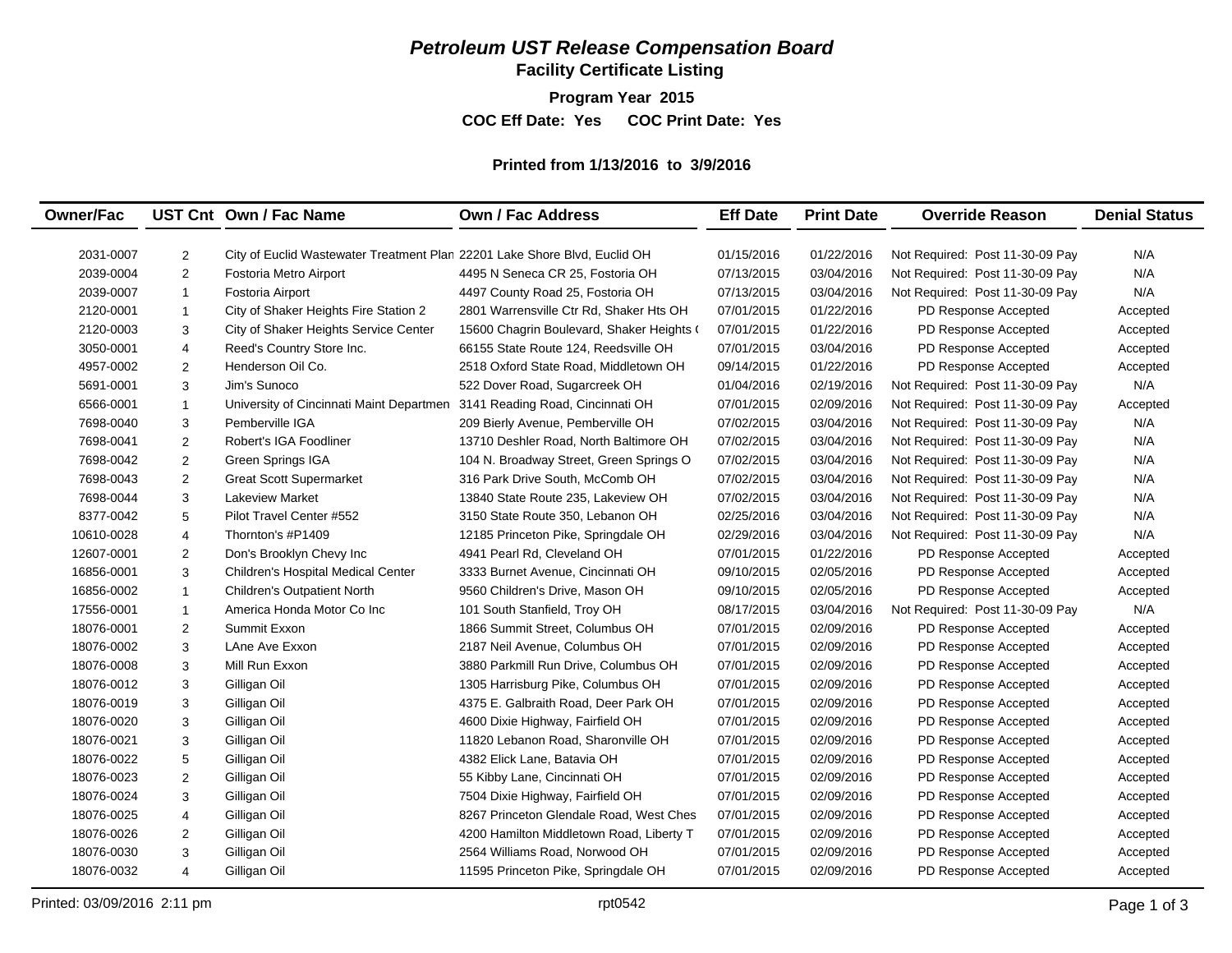| Owner/Fac  |                | UST Cnt Own / Fac Name                | Own / Fac Address                          | <b>Eff Date</b> | <b>Print Date</b> | <b>Override Reason</b>          | <b>Denial Status</b> |
|------------|----------------|---------------------------------------|--------------------------------------------|-----------------|-------------------|---------------------------------|----------------------|
| 18076-0033 | 3              | Gilligan Oil                          | 9188 Plainfield Road, Blue Ash OH          | 07/01/2015      | 02/09/2016        | PD Response Accepted            | Accepted             |
| 18076-0034 | 3              | Gilligan Oil                          | 205 Calhoun Street, Cincinnati OH          | 07/01/2015      | 02/09/2016        | PD Response Accepted            | Accepted             |
| 18076-0035 | 3              | Gilligan Oil                          | 9760 Colerain Avenue, Cincinnati OH        | 07/01/2015      | 02/09/2016        | PD Response Accepted            | Accepted             |
| 18076-0036 | 2              | Gilligan Oil                          | 2700 Madison Road, Cincinnati OH           | 07/01/2015      | 02/09/2016        | PD Response Accepted            | Accepted             |
| 18076-0037 | 3              | Gilligan Oil                          | 10809 Montgomery Road, Cincinnati OH       | 07/01/2015      | 02/09/2016        | PD Response Accepted            | Accepted             |
| 18076-0039 | 3              | Gilligan Oil                          | 8051 Montgomery Road, Cincinnati OH        | 07/01/2015      | 02/09/2016        | PD Response Accepted            | Accepted             |
| 18076-0040 | 3              | Gilligan Oil                          | 3390 Compton Road, Cincinnati OH           | 07/01/2015      | 02/09/2016        | PD Response Accepted            | Accepted             |
| 18076-0042 | 2              | Gilligan Oil                          | 9791 Mason Montgomery Road, Mason O        | 07/01/2015      | 02/09/2016        | PD Response Accepted            | Accepted             |
| 18076-0043 | $\overline{c}$ | Gilligan Oil                          | 2430 Kings Mills Road, Mason OH            | 07/01/2015      | 02/09/2016        | PD Response Accepted            | Accepted             |
| 18076-0044 | $\overline{c}$ | Gilligan Oil                          | 1280 Hamilton Lebanon Road, Monroe OH      | 07/01/2015      | 02/09/2016        | PD Response Accepted            | Accepted             |
| 18076-0045 | 3              | Gilligan Oil                          | 6840 Hamilton Avenue, North College Hill C | 07/01/2015      | 02/09/2016        | PD Response Accepted            | Accepted             |
| 18076-0047 | 3              | Gilligan Oil                          | 653 Ohio Pike, Cincinnati OH               | 07/01/2015      | 02/09/2016        | PD Response Accepted            | Accepted             |
| 18076-0048 | 2              | Gilligan Oil                          | 7088 Liberty Centre Drive, Liberty Townshi | 07/01/2015      | 02/09/2016        | PD Response Accepted            | Accepted             |
| 18076-0049 | 3              | Ridge Shell                           | 5301 Ridge Avenue, Cincinnati OH           | 07/01/2015      | 02/09/2016        | PD Response Accepted            | Accepted             |
| 18076-0050 | 3              | West 8th Sunoco                       | 901 W. 8th Street, Cincinnati OH           | 07/01/2015      | 02/09/2016        | PD Response Accepted            | Accepted             |
| 18076-0051 | 3              | <b>Liberty Shell</b>                  | 30 E. Liberty Street, Cincinnati OH        | 07/01/2015      | 02/09/2016        | PD Response Accepted            | Accepted             |
| 18076-0052 | 2              | Gilbert Shell                         | 2967 Gilbert Avenue, Cincinnati OH         | 07/01/2015      | 02/09/2016        | PD Response Accepted            | Accepted             |
| 18451-0416 | 4              | Speedway #5073                        | 319 North Main Street, New Carlisle OH     | 01/21/2016      | 01/22/2016        | Not Required: Post 11-30-09 Pay | N/A                  |
| 18451-0425 | 4              | Speedway #5091                        | 5575 Bigger Rd, Kettering OH               | 01/27/2016      | 02/05/2016        | Not Required: Post 11-30-09 Pay | N/A                  |
| 18451-0476 | 5              | Speedway #9693                        | 11620 Hamilton Ave, Cincinnati OH          | 01/21/2016      | 02/05/2016        | Not Required: Post 11-30-09 Pay | N/A                  |
| 18451-5705 | 6              | Speedway #8133                        | 880 N. Rocky River Drive, Berea OH         | 01/27/2016      | 02/05/2016        | Not Required: Post 11-30-09 Pay | N/A                  |
| 18954-0098 | 3              | Kroger Fuel Center N598               | 85 N. Wilson Road, Columbus OH             | 02/16/2016      | 02/19/2016        | Not Required: Post 11-30-09 Pay | N/A                  |
| 19469-0233 | 3              | Circle K #5703                        | 5127 Fulton Drive NW, Canton OH            | 01/29/2016      | 02/05/2016        | Not Required: Post 11-30-09 Pay | N/A                  |
| 19469-0235 | 3              | Circle K #5705                        | 30 E. Cook Road, Mansfield OH              | 01/29/2016      | 02/05/2016        | Not Required: Post 11-30-09 Pay | N/A                  |
| 19469-0237 | 3              | Circle K# 5685                        | 11800 Mayfield Road, Munson OH             | 07/01/2015      | 03/04/2016        | Not Required: Post 11-30-09 Pay | N/A                  |
| 19924-0001 | 3              | 22 Sunoco                             | 521 Lincoln Avenue, Lancaster OH           | 07/01/2015      | 02/05/2016        | PD Response Accepted            | Accepted             |
| 20986-0001 | $\overline{c}$ | Centerburg Sunoco LLC                 | 20 Johnsville Road, Centerburg OH          | 02/05/2016      | 02/09/2016        | PD Response Accepted            | Accepted             |
| 21035-0001 | 4              | VSLL Company, LLC., Union Market 3    | 6270 W. 3rd Street, Dayton OH              | 08/26/2015      | 01/22/2016        | PD Response Accepted            | Accepted             |
| 21065-0001 | 2              | <b>Broadway Carryout</b>              | 660 N. Broadway Street, Lebanon OH         | 07/08/2015      | 01/22/2016        | PD Response Accepted            | Accepted             |
| 21229-0004 | $\mathbf{1}$   | Petro Stopping Center                 | 9787 US Route 40 W., New Paris OH          | 02/24/2016      | 03/04/2016        | Not Required: Post 11-30-09 Pay | N/A                  |
| 21485-0001 | $\overline{c}$ | StoneWater Golf Club                  | 6019 Aberdeen Boulevard, Highland Heigh    | 09/28/2015      | 01/22/2016        | PD Response Accepted            | Accepted             |
| 22184-0001 | 3              | Manjit Kaur Bains Property            | 1600 30th Street N.E., Canton OH           | 07/20/2015      | 01/22/2016        | PD Response Accepted            | Accepted             |
| 22264-0002 | 3              | SHLR Management, LLC                  | 3362 S. Bridge Street, Chillicothe OH      | 07/01/2015      | 02/05/2016        | PD Response Accepted            | Accepted             |
| 22430-0001 | 4              | Pearl Rd Real Estate, LLC             | 6229 Pearl Road, Parma Heights OH          | 07/01/2015      | 02/19/2016        | Not Required: Post 11-30-09 Pay | N/A                  |
| 22657-0001 | $\mathbf{1}$   | Saia Motor Freight Line LLC           | 3010 E Crescentville Road, West Chester C  | 07/01/2015      | 02/05/2016        | PD Response Accepted            | Accepted             |
| 22657-0002 |                | Saia Motor Freight Toledo             | 1919 E Manhattan Blvd, Toledo OH           | 07/01/2015      | 02/05/2016        | PD Response Accepted            | Accepted             |
| 22874-0002 | 2              | MTA Petroleum & Food Mart, LLC        | 120 Canal Street, Waynesburg OH            | 02/29/2016      | 03/04/2016        | Not Required: Post 11-30-09 Pay | N/A                  |
| 22994-0001 | 3              | <b>Asad Shell</b>                     | 2330 Reading Road, Cincinnati OH           | 08/26/2015      | 01/22/2016        | PD Response Accepted            | Accepted             |
| 22996-0001 | 4              | Williamsburg Property Management Inc. | 15130 Eastwood Road, Williamburg OH        | 07/01/2015      | 03/04/2016        | Not Required: Post 11-30-09 Pay | N/A                  |
| 23154-0001 | 4              | S & P Oil Company, LLC                | 7942 US 23, Chillicothe OH                 | 07/01/2015      | 02/05/2016        | PD Response Accepted            | Accepted             |
| 23409-0001 | $\mathbf{1}$   | Rural King                            | 424 Hopewell Road, Waverly OH              | 10/13/2015      | 03/04/2016        | PD Response Accepted            | Accepted             |
| 23424-0001 | 3              | Ghee-Tar Enterprises #1               | 10575 US Route 23, Lucasville OH           | 07/16/2015      | 03/04/2016        | Not Required: Post 11-30-09 Pay | N/A                  |
| 23446-0001 | 4              | Georgetown Shell                      | 201 W. State Street, Georgetown OH         | 08/03/2015      | 01/22/2016        | PD Response Accepted            | Accepted             |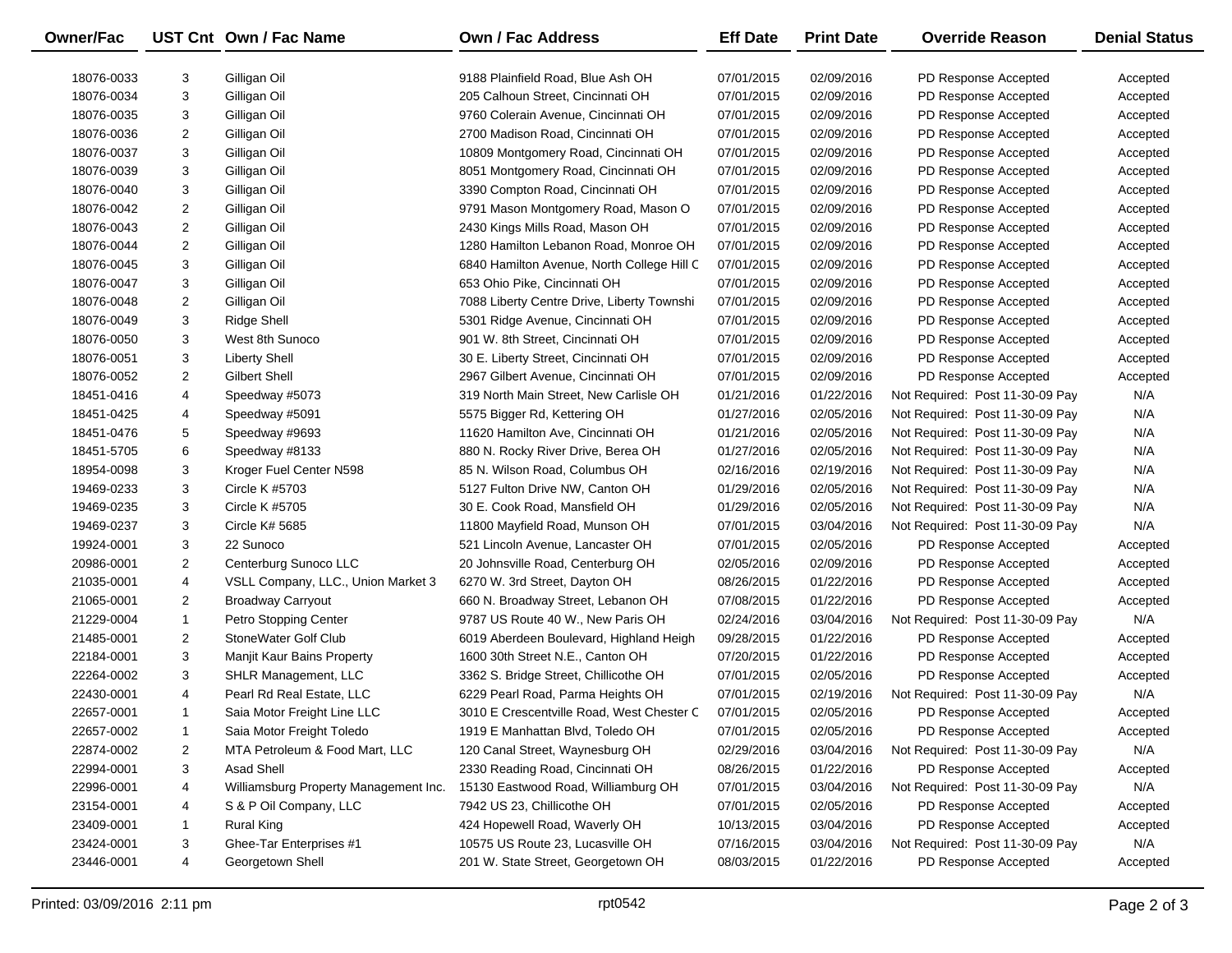| <b>Owner/Fac</b> |                | UST Cnt Own / Fac Name             | <b>Own / Fac Address</b>                 | <b>Eff Date</b> | <b>Print Date</b> | <b>Override Reason</b>          | <b>Denial Status</b> |
|------------------|----------------|------------------------------------|------------------------------------------|-----------------|-------------------|---------------------------------|----------------------|
| 23466-0001       | 4              | J & Z LLC                          | 4170 North West Street. Lima OH          | 11/02/2015      | 01/22/2016        | Not Required: Post 11-30-09 Pay | N/A                  |
| 23593-0001       | 5              | Eagle Fuel LLC                     | 3851 E. Livingston Avenue, Columbus OH   | 10/14/2015      | 02/05/2016        | Not Required: Post 11-30-09 Pay | N/A                  |
| 23595-0001       | 4              | Seeta Petroleum Inc.               | 7500 Dixie Hwy, Fairfield OH             | 07/23/2015      | 02/05/2016        | Not Required: Post 11-30-09 Pay | N/A                  |
| 23760-0001       | 3              | Moreland One Stop Sunoco           | 34180 Chagrin Boulevard, Chagrin Falls O | 01/07/2016      | 03/04/2016        | Not Required: Post 11-30-09 Pay | N/A                  |
| 23760-0001       |                | Moreland One Stop Sunoco           | 34180 Chagrin Boulevard, Chagrin Falls O | 02/22/2016      | 03/04/2016        | Not Required: Post 11-30-09 Pay | N/A                  |
| 23786-0001       | 3              | Poland Gas Station                 | 57 N. Main Street. Poland OH             | 01/15/2016      | 02/05/2016        | Not Required: Post 11-30-09 Pay | N/A                  |
| 23793-0001       | 3              | Sibley Mart                        | 2465 E. High Avenue, New Philadelphia O  | 01/11/2016      | 01/22/2016        | Not Required: Post 11-30-09 Pay | N/A                  |
| 23797-0001       | 3              | Local Mkt #715                     | 1621 Cobblestone Way, Marysville OH      | 01/05/2016      | 01/22/2016        | Not Required: Post 11-30-09 Pay | N/A                  |
| 23800-0001       | 4              | Delaware Market                    | 17 E. William Street, Delaware OH        | 01/11/2016      | 01/22/2016        | Not Required: Post 11-30-09 Pay | N/A                  |
| 23802-0001       | 3              | Fifth Avenue Mobil                 | 1773 E. 5th Avenue, Columbus OH          | 02/11/2016      | 02/19/2016        | Not Required: Post 11-30-09 Pay | N/A                  |
| 23803-0001       | 4              | Ontario Food Mart, Inc. (Marathon) | 3636 Park Avenue W., Ontario OH          | 02/29/2016      | 03/04/2016        | Not Required: Post 11-30-09 Pay | N/A                  |
| 23804-0001       | $\overline{2}$ | 7809 Old Rockside Road (OH), LLC   | 7809 Old Rockside Road, Independence O   | 07/01/2015      | 01/22/2016        | Not Required: Post 11-30-09 Pay | N/A                  |
| 23805-0001       | $\mathbf{2}$   | 16891 Brookpark Road (OH), LLC     | 16891 Brookpark Road, Brookpark OH       | 07/01/2015      | 01/22/2016        | Not Required: Post 11-30-09 Pay | N/A                  |

| <b>Total Owners</b>         | 46  |  |
|-----------------------------|-----|--|
| <b>Total Facilities</b>     | 89  |  |
| <b>Total USTs</b>           | 254 |  |
| <b>Total Determinations</b> | 53  |  |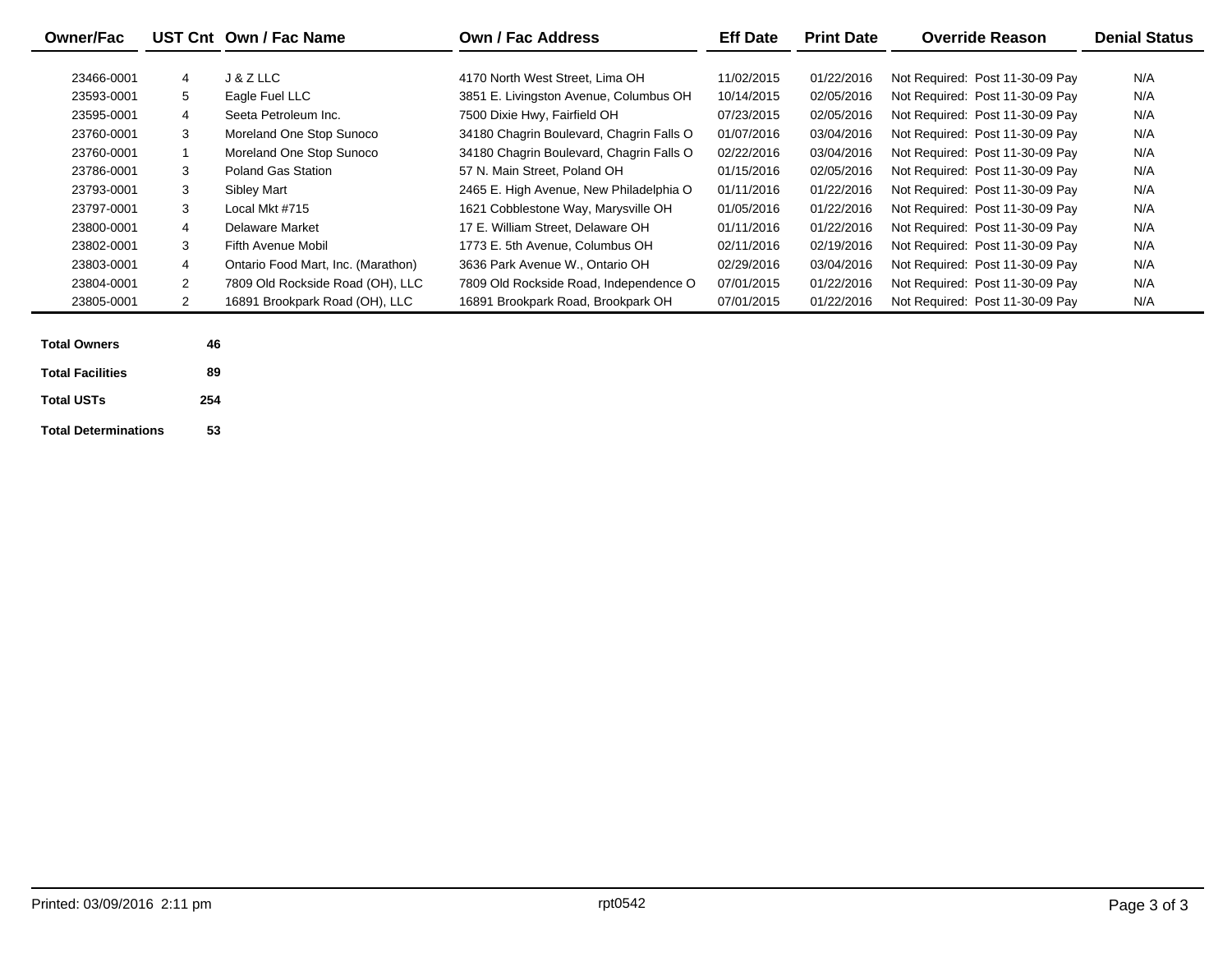## *Petroleum UST Release Compensation Board*  **Facility Certificate Listing**

**Program Year 2015 COC Eff Date: No COC Print Date: No Denial Status: DETERMINATION**

#### **Date of Determination from 1/13/2016 to 3/15/16**

| <b>Owner/Fac</b> |                         | UST Cnt Own / Fac Name                                                    | <b>Own / Fac Address</b>                    | <b>Eff Date</b> | <b>Print Date</b> | <b>Override Reason</b> | <b>Denial Status</b> |
|------------------|-------------------------|---------------------------------------------------------------------------|---------------------------------------------|-----------------|-------------------|------------------------|----------------------|
|                  |                         |                                                                           |                                             |                 |                   |                        |                      |
| 2410-0001        | 1                       | Anthem Blue Cross and Blue Shield                                         | 1351 William Howard Taft Road, Cincinnati   |                 |                   | N/A                    | Determination        |
| 3423-0001        | $\overline{2}$          | Edgewater Yacht Club Inc                                                  | 6700 Memorial Shoreway, Cleveland OH        |                 |                   | N/A                    | Determination        |
| 6333-0001        | $\overline{\mathbf{c}}$ | Lakota Local School District                                              | 6947 Yankee Road, Middletown OH             |                 |                   | N/A                    | Determination        |
| 9153-0001        | $\overline{2}$          | <b>Bus Garage</b>                                                         | 9968 Lucasburg Rd, Byesville OH             |                 |                   | N/A                    | Determination        |
| 9218-0001        | 3                       | Rosewood Grain Co.                                                        | 11036 State Route 29, Rosewood OH           |                 |                   | N/A                    | Determination        |
| 14518-0001       | $\mathbf{1}$            | Mercy Regional Medical Center                                             | 3700 Kolbe Road, Lorain OH                  |                 |                   | N/A                    | Determination        |
| 19292-0001       | $\mathbf{1}$            | <b>Catholic Charities Services</b>                                        | 6753 State Road, Parma OH                   |                 |                   | N/A                    | Determination        |
| 19425-0001       | 3                       | Roselawn Marathon                                                         | 7738 Reading Rd, Cincinnati OH              |                 |                   | N/A                    | Determination        |
| 19994-0001       | 2                       | Linde Gas North America LLC                                               | 2045 Aurora Road, Twinsburg OH              |                 |                   | N/A                    | Determination        |
| 20281-0001       | 5                       | Citgo                                                                     | 7608 Superior Avenue, Cleveland OH          |                 |                   | N/A                    | Determination        |
| 20612-0001       | 3                       | Singh Family of S. Toledo Real Estate Pr 324 S. Detroit Avenue, Toledo OH |                                             |                 |                   | N/A                    | Determination        |
| 20943-0001       | 3                       | 6201 E. Livingston, Inc.                                                  | 6201 E. Livingston Avenue, Reynoldsburg (   |                 |                   | N/A                    | Determination        |
| 20988-0001       | 3                       | Two Great Lake, Inc.                                                      | 4030 E. 131st Street, Cleveland OH          |                 |                   | N/A                    | Determination        |
| 21028-0001       | $\overline{4}$          | Okeana Quick Stop                                                         | 6085 Cincinnati Brookville Road, Okeana O   |                 |                   | N/A                    | Determination        |
| 21100-0002       | 2                       | <b>Gratis Express Food Mart</b>                                           | 2 E. Franklin Street, Gratis OH             |                 |                   | N/A                    | Determination        |
| 21100-0004       | $\overline{4}$          | Kwik N Kold #21                                                           | 85 E. Dayton Street, West Alexandria OH     |                 |                   | N/A                    | Determination        |
| 21100-0005       | 3                       | Shell Stop                                                                | 101 N. Quarry Street, Bainbridge OH         |                 |                   | N/A                    | Determination        |
| 21100-0006       | $\overline{\mathbf{c}}$ | Carry Out                                                                 | 164 E. Pike Street, Morrow OH               |                 |                   | N/A                    | Determination        |
| 21309-0001       | 3                       | <b>GP Express</b>                                                         | 11750 Snow Road, Parma OH                   |                 |                   | N/A                    | Determination        |
| 21309-0002       | 3                       | Snow and Chevy Property LLC                                               | 33600 Center Ridge Road, North Ridgevi      |                 |                   | N/A                    | Determination        |
| 21450-0001       | $\overline{2}$          | Defiance BP                                                               | 1910 E. 2nd Street, Defiance OH             |                 |                   | N/A                    | Determination        |
| 21479-0001       | 4                       | JB's Quick Mart, LLC                                                      | 3686 State Route 7, Chesapeake OH           |                 |                   | N/A                    | Determination        |
| 21569-0001       | 3                       | 2001 E. Main, Inc.                                                        | 2001 E. Main Street, Springfield OH         |                 |                   | N/A                    | Determination        |
| 21965-0001       | $\mathbf{1}$            | Cincinnati Mall                                                           | 100 Cincinnati Mills Drive, Cincinnati OH   |                 |                   | N/A                    | Determination        |
| 22195-0001       | 3                       | Berea Sunoco                                                              | 640 Prospect Road, Berea OH                 |                 |                   | N/A                    | Determination        |
| 22578-0001       | 5                       | Malwa Petro Inc.                                                          | 235 W. Main Street, Deshler OH              |                 |                   | N/A                    | Determination        |
| 22644-0001       | 4                       | Sahib Petroleum, LLC                                                      | 2455 Compton Road, Cincinnati OH            |                 |                   | N/A                    | Determination        |
| 22737-0001       | 4                       | <b>Valero Gas Station</b>                                                 | 1116 Bechtle Avenue, Springfield OH         |                 |                   | N/A                    | Determination        |
| 22829-0001       | 3                       | <b>Express Food Mart</b>                                                  | 1201 Neubrecht Road, Lima OH                |                 |                   | N/A                    | Determination        |
| 22839-0001       | 5                       | <b>Ashley Station</b>                                                     | 21 S. Franklin Street/US Route 42, Ashley ( |                 |                   | N/A                    | Determination        |
| 23052-0001       | 3                       | DW Realty, Ltd                                                            | 46502 Marietta Road, Caldwell OH            |                 |                   | N/A                    | Determination        |
| 23099-0001       | 4                       | Venkateshwara LLC                                                         | 24655 US Highway 23 S., Circleville OH      |                 |                   | N/A                    | Determination        |
| 23124-0001       | $\mathbf 0$             | Nash Finch Company                                                        | 6300 Creek Road, Blue Ash OH                |                 |                   | N/A                    | Determination        |
| 23124-0002       | $\mathbf{1}$            | Nash Finch Company                                                        | 1100 Prosperity Road, Lima OH               |                 |                   | N/A                    | Determination        |